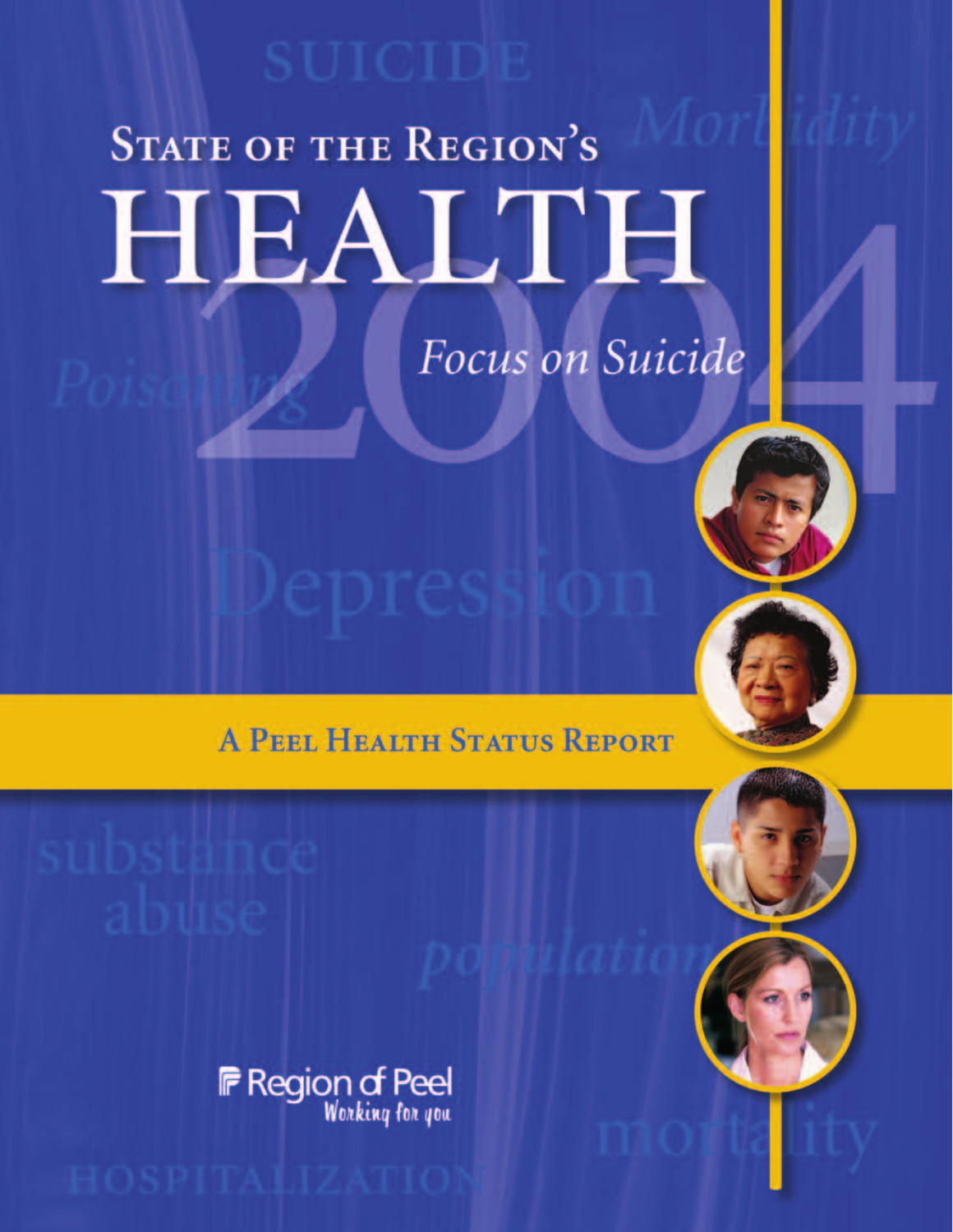#### **State of the Region's Health — 2004**

## *Message from the Acting Medical Officer of Health*

The annual State of the Region's Health reports highlight important health issues and trends affecting the one million residents of the Region of Peel. The 2004 report describes the local health consequences of suicide.

Suicide (taking one's own life) is a serious public health problem. This report shows the impact of suicide on those who attempt or commit suicide. This issue has consequences for families and communities too. Just as suicide gives rise to many consequences, it also has its origins in complex interactions between biological, psychological, social, and environmental factors. Suicide is not just a response to a single stressful event.

Understanding the causes and manifestations of suicide is essential in addressing this important health issue. Because of the stigma that surrounds suicide, it is sometimes not reported and therefore its full impact is underestimated. Lifting the secrecy that surrounds suicide will help to understand its full impact and improve efforts to prevent a major health problem which receives little public attention.

The latest health indicators, summarized in the section *Peel Health Facts,* continue to tell us that the Region's population enjoys relatively good overall health by provincial and national standards.

The Region of Peel works with individuals and organizations in the public and private sectors to prevent illness and promote good health. The information in this and other Peel Health status reports is intended to help chart a course to better health for everyone in Peel.

Howard Shapiro

**Howard Shapiro, MD, MSc, FRCPC** Acting Medical Officer of Health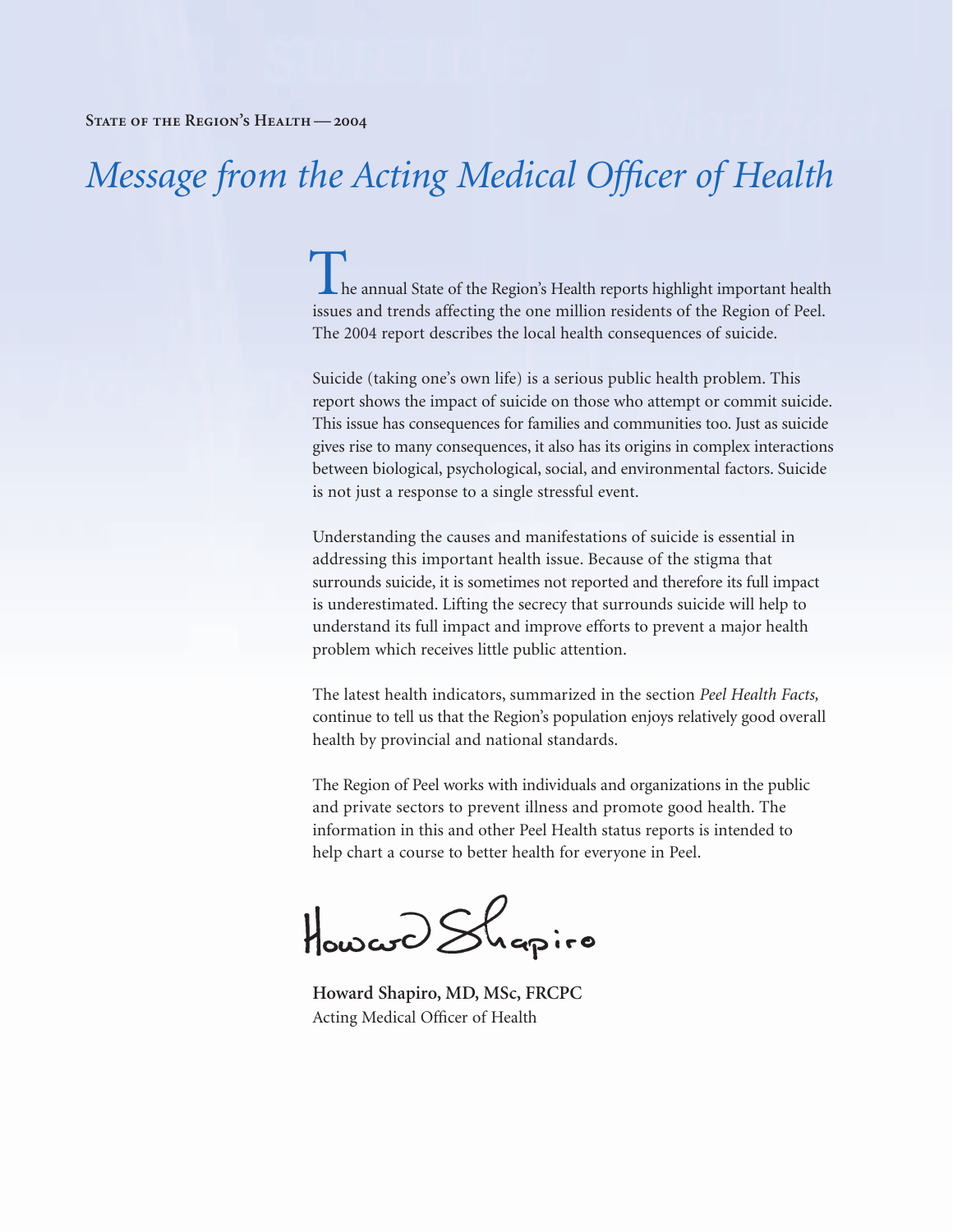## HEALTH STATE OF THE REGION'S *Focus on Suicide*

## **A Peel Health Status Report**

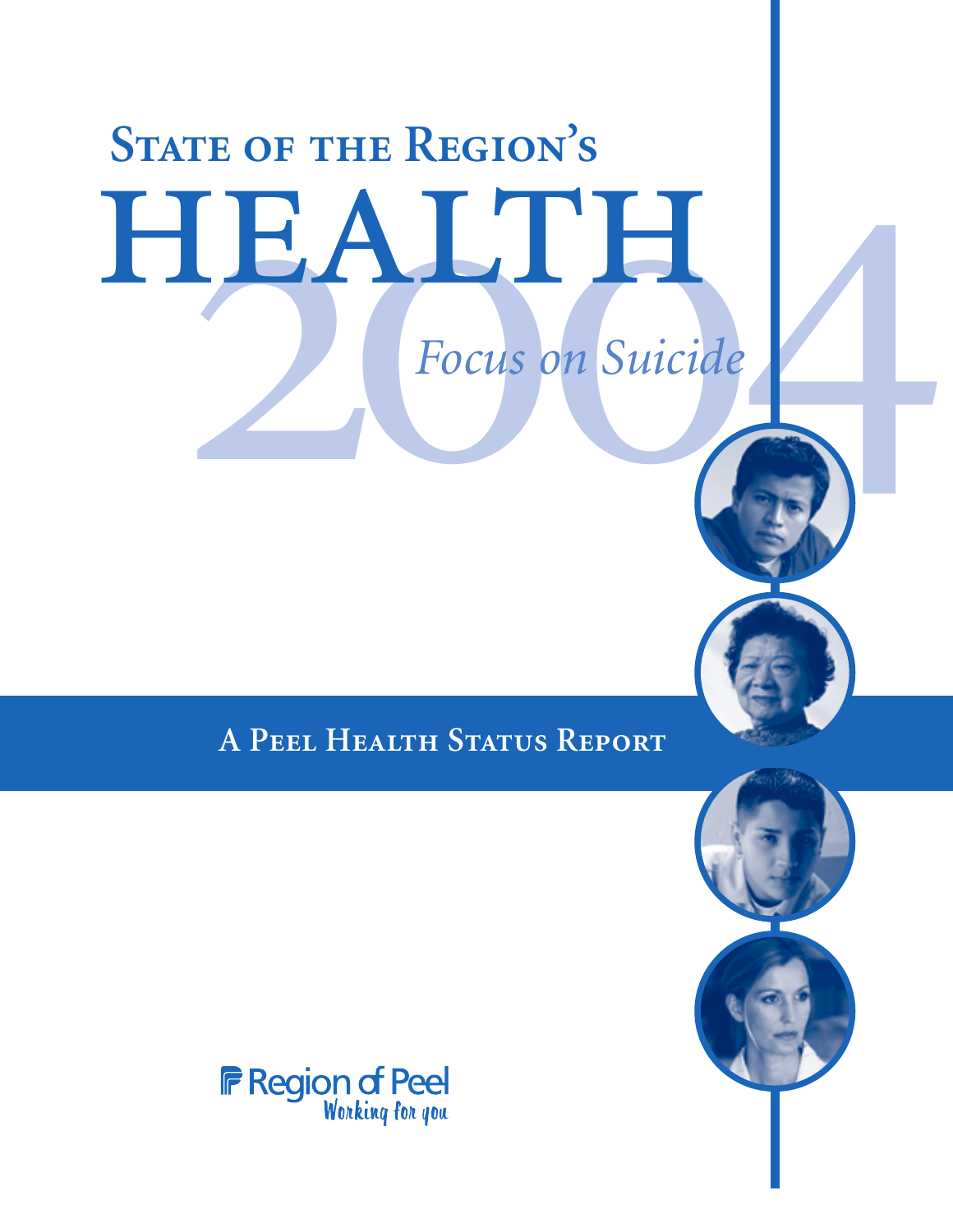#### **Acknowledgements**

This report was authored by: Julie Stratton, Manager, Epidemiology; Dr. David McKeown, former Medical Officer of Health; Dr. Howard Shapiro, Acting Medical Officer of Health; and Kit Ping Wong, Health Analyst.

This report was designed and formatted by the Region of Peel, Communication Services.

Please use the following citation when referencing this document: Region of Peel Health Department. *State of the Region's Health 2004—Focus on Suicide.* 2004.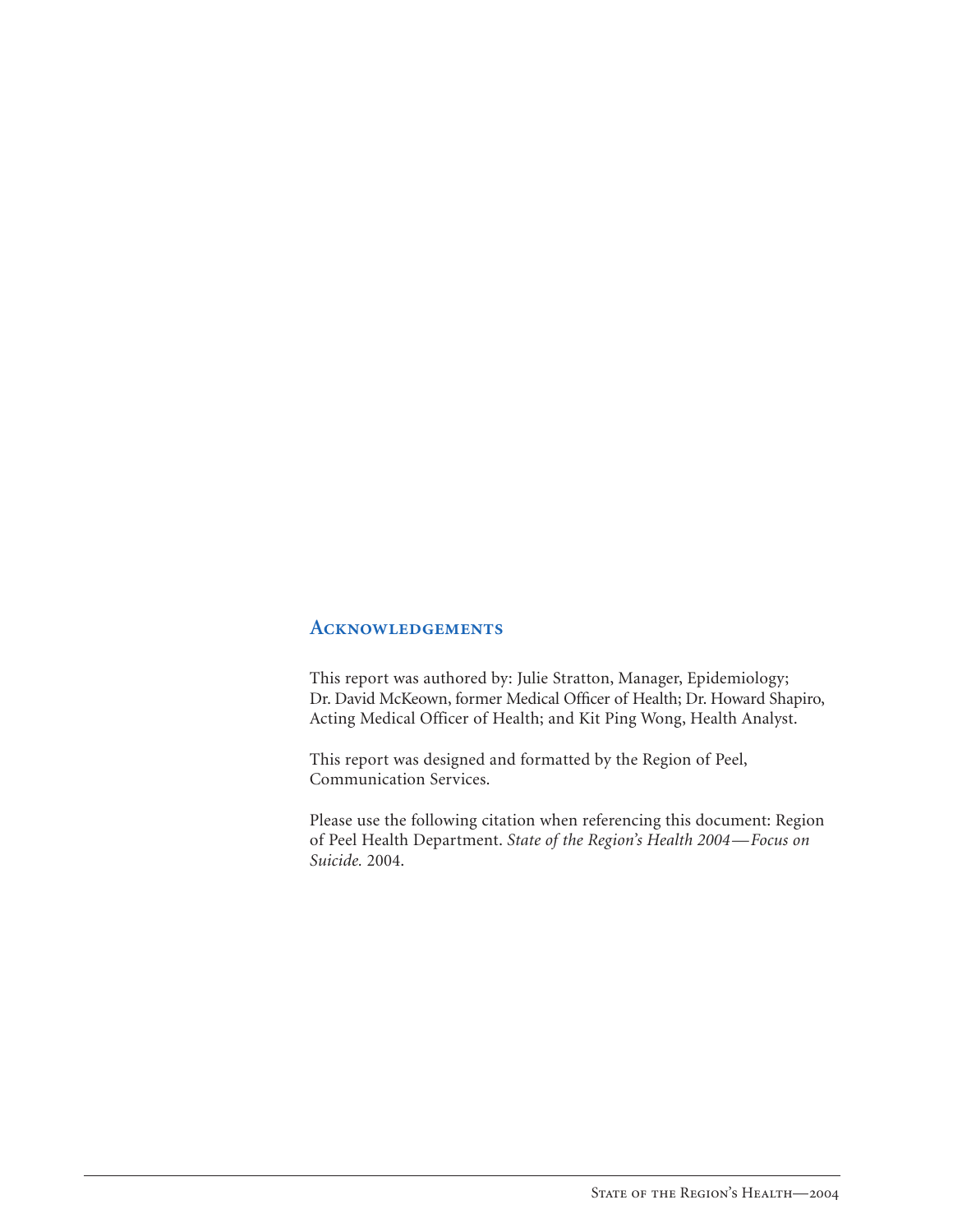## *Table of Contents*

| $\mathbf{1}$   | Introduction                              |
|----------------|-------------------------------------------|
| $\mathfrak{z}$ | Suicide — an Overview                     |
| $\mathfrak{Z}$ | Introduction                              |
| $\overline{4}$ | <b>Risk Factors for Suicide</b>           |
| 7              | Suicide in Canada                         |
| 7              | Introduction                              |
| 8              | Suicidal Thoughts                         |
| 8              | Suicide Attempts and Hospitalizations     |
| 8              | Suicide Deaths                            |
| 11             | Methods of Suicide Deaths                 |
| 11             | The Cost of Suicide                       |
| 13             | Suicide in the Region of Peel and Ontario |
| 13             | Suicidal Thoughts                         |
| 15             | Suicide Attempts and Hospitalizations     |
| 18             | Suicide Deaths                            |
| 21             | Methods of Suicide Deaths                 |
| 23             | Summary                                   |
| 24             | Peel Health Facts                         |
| 29             | Data Sources, Methods and Limitations     |
| 31             | References                                |
| 32             | Appendix                                  |

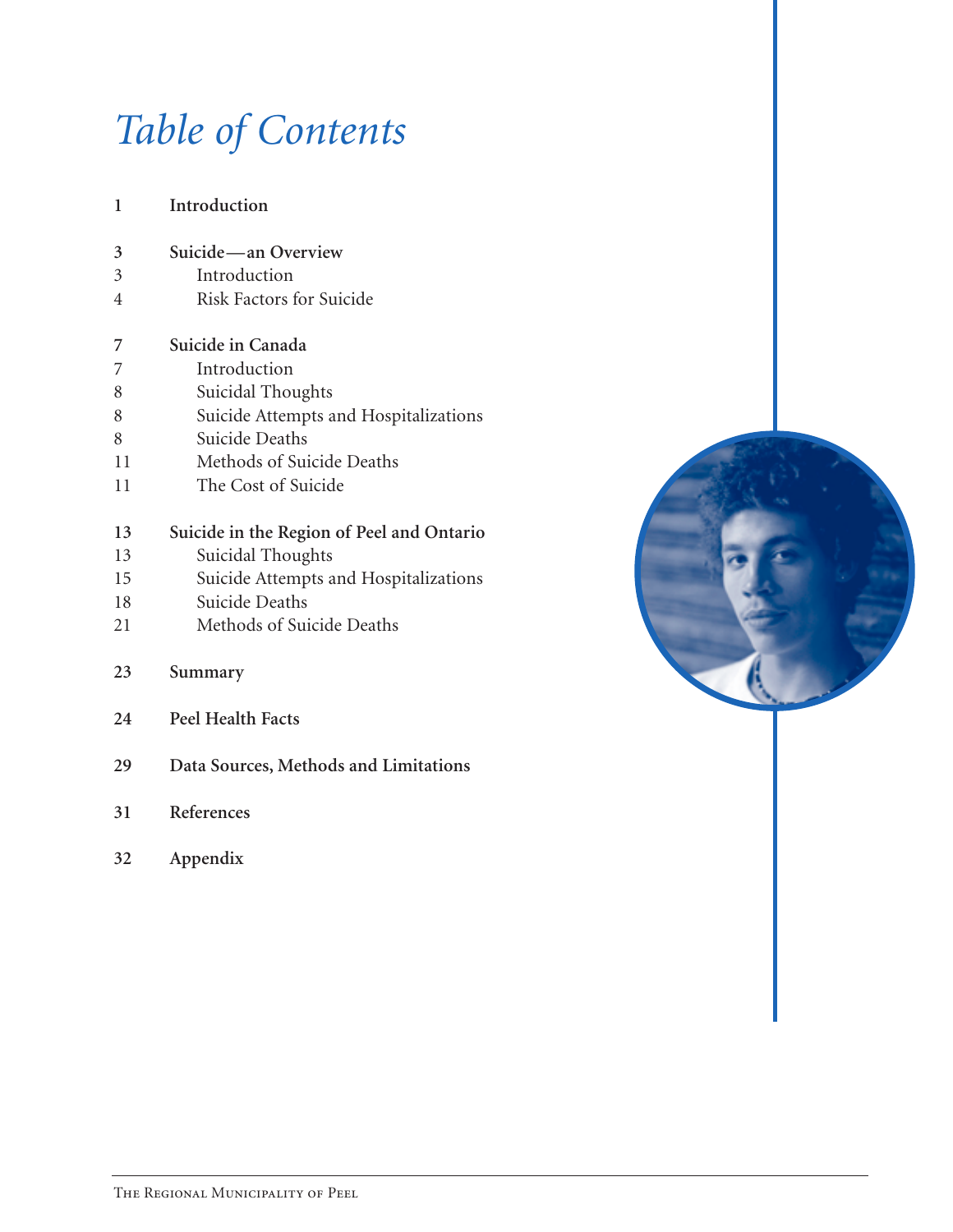## *List of Figures and Tables*

- **4 Table 1** Factors Associated with Suicidal Behaviours
- **9 Figure 1** Mortality from Suicide by Year, Canada and Ontario, 1979–1998
- **10 Figure 2** Mortality from Suicide by Age Group and Sex, Canada, 1998
- **10 Table 2** Proportion of Deaths Due to Suicide by Age Group and Sex, Canada, 1998
- **14 Figure 3** Suicidal Thoughts by Sex, Region of Peel, 2000/2001
- **14 Table 3** Factors Associated with Suicidal Thoughts in Youths, Ontario, 2001

#### **15 Figure 4** Hospitalization for Suicide Attempts by Year, Region of Peel and Ontario, 1995–2001

**16 Figure 5** Hospitalization for Suicide Attempts by Year and Sex, Region of Peel, 1995–2001

**17 Figure 6**

Hospitalization for Suicide Attempts by Age Group, Region of Peel and Ontario, 1997–2001 Combined

**17 Figure 7**

Hospitalization for Suicide Attempts by Age Group and Sex, Region of Peel, 1997–2001 Combined

#### **18 Figure 8**

Mortality from Suicide by Year, Region of Peel and Ontario, 1986–2000

- **19 Figure 9** Mortality from Suicide by Year and Sex, Region of Peel, 1986–2000
- **20 Figure 10** Mortality from Suicide by Age Group, Region of Peel and Ontario, 1996–2000 Combined

#### **21 Table 4** Proportion of Deaths due to Suicide by Age Group and Sex, Region of Peel, 1996–2000 Combined

- **21 Figure 11** Methods of Suicide Deaths, Region of Peel and Ontario, 1996–2000 Combined
- **22 Figure 12** Methods of Suicide Deaths by Sex, Region of Peel, 1996–2000 Combined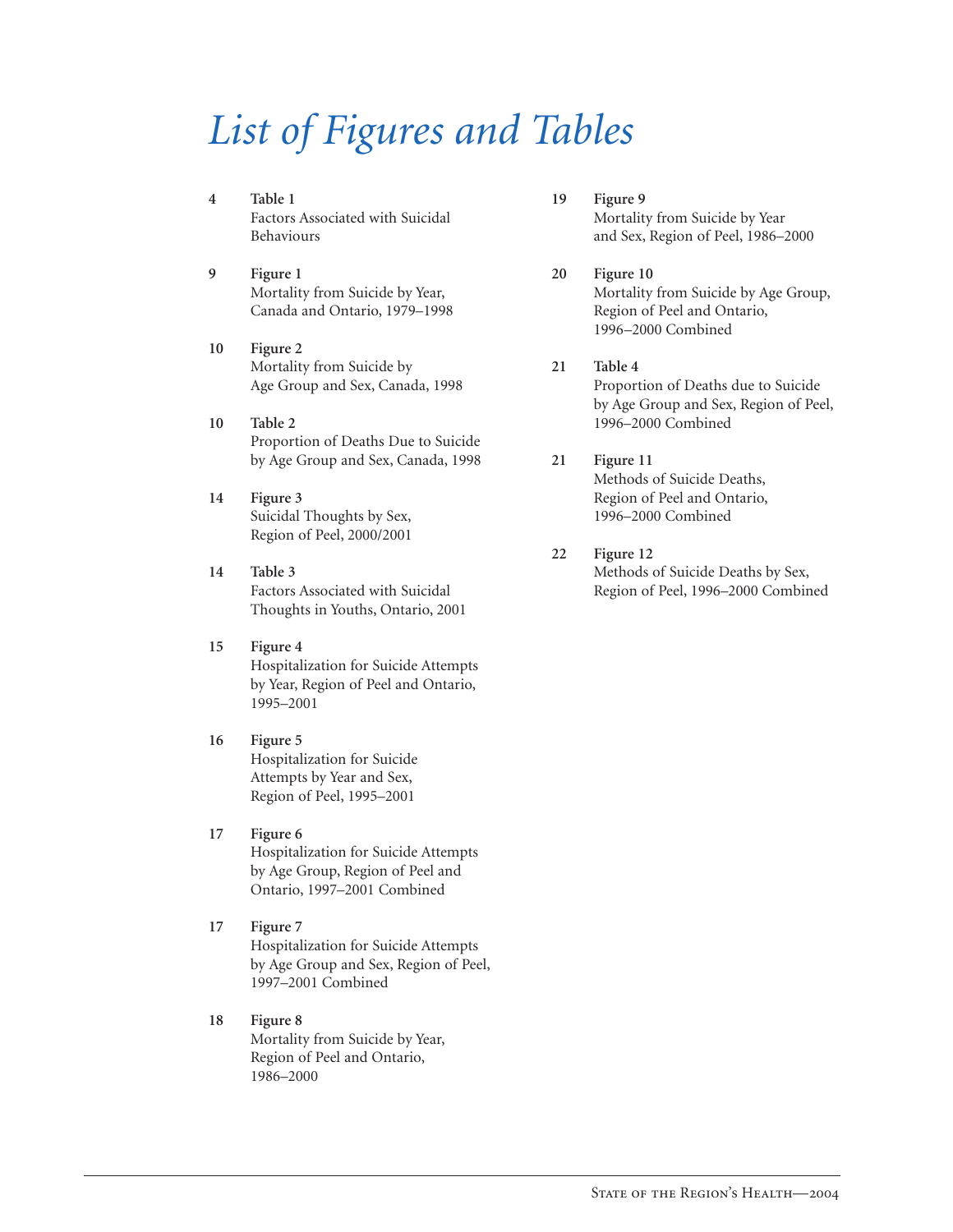# TE OF THE REGION'S STATE OF THE REGION'S<br>
HEALTH *Focus on Suicide*

## *Introduction*

*The* State of the Region's Health Report *is published annually as a summary of the health status of residents of Peel region. It is intended to highlight key health issues and trends for the population of Peel.*

The *State of the Region's Health 2004* report focuses on suicide, a condition that touches the lives of many people and affects people of all ages.

This report describes risk factors associated with suicide and the occurrence of suicide in Canada, Ontario and Peel region, including data about suicidal thoughts, hospitalization for suicide attempts, and suicide mortality. In addition, the most common methods used in suicidal attempts and deaths are described.

At the end of this report, a section titled *Peel Health Facts (see page 24)* highlights the most recent health indicator data, including population projections, leading causes of mortality and premature mortality, leading causes of hospitalization and selected reproductive health statistics for Peel Region.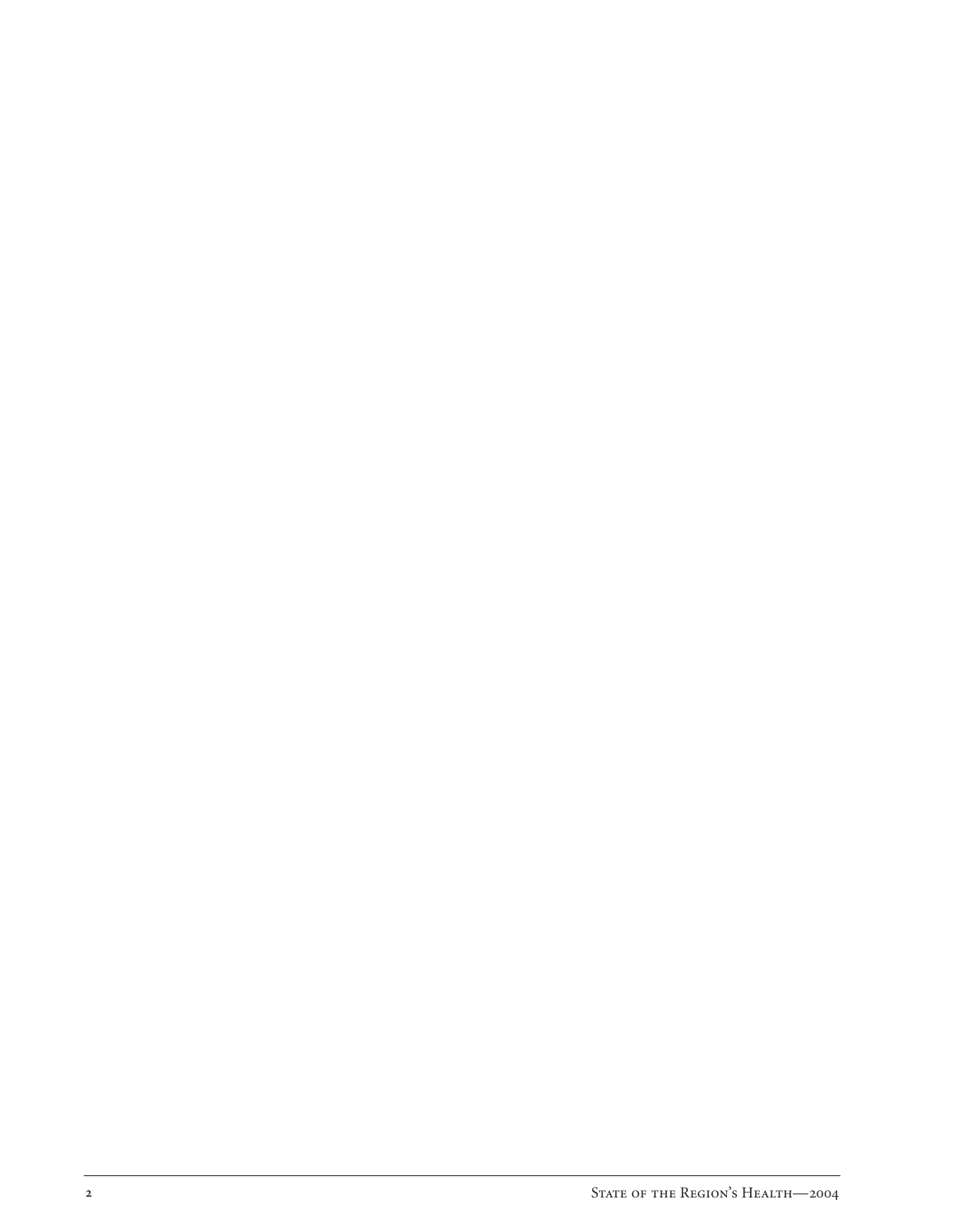## *Suicide—an Overview*

#### **HIGHLIGHTS**

- Suicide is one of the leading causes of mortality and hospitalization in Canada, Ontario and the Region of Peel.
- Many suicide deaths occur early in life and have a tremendous impact on potential years of life lost or premature death.
- Individuals who have suicidal thoughts are more likely to attempt suicide or to commit suicide.



#### **INTRODUCTION**

Suicide is defined as "the intentional self-infliction of death".<sup>1</sup> Suicide is an important cause of morbidity and mortality, and is one of the leading causes of mortality and hospitalization in Canada, Ontario and the Region of Peel.

Suicide for adolescents in Canada and the United States is the third leading cause of death after motor vehicle fatalities and other accidents.<sup>2</sup> The rate of suicide deaths for adolescents has increased in Canada from 3.3 per 100,000 in 1950 to 13.8 per 100,000 in 1991 (data not shown).

Because so many suicide deaths occur early in life, the impact on potential years of life lost (PYLL) is tremendous. PYLL is a measure of premature death and is calculated by subtracting the age at death in years from 75, which gives greater weight to deaths occurring at younger ages. In Canada, suicide mortality is the third leading cause of PYLL among males and the sixth leading cause of PYLL among females.<sup>1</sup>

There are several components to the study of suicide. These include:

- Suicidal thoughts,
- Suicide attempts, also referred to as "parasuicide", and
- Completed suicides, also referred to as "committed suicides" or "suicide deaths".

The risk of attempted or completed suicide is typically higher among those who have had suicidal thoughts. Eight out of every 10 persons who commit suicide have indicated that they would do so prior to the event.<sup>3</sup>

An estimated one-third of those who have attempted suicide previously will do so again, and 15 to 20 per cent will do so within three months of the last attempt.<sup>3</sup> In addition, between 10 to 13 per cent of individuals who attempt suicide eventually take their own lives.<sup>1</sup>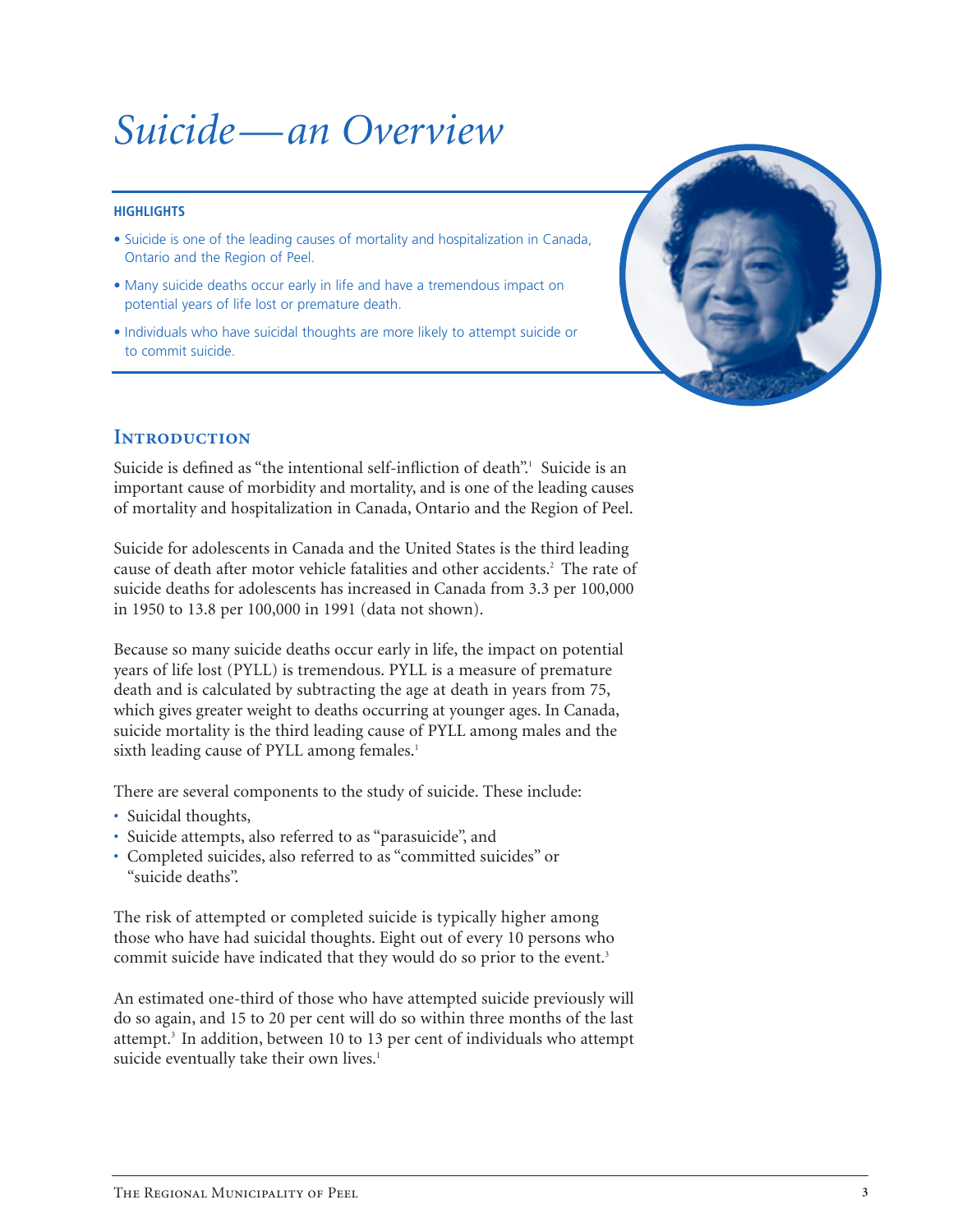The overall estimated ratio between suicide attempts and actual deaths is between 30 to 50 per suicide for males and between 100 to 150 per suicide for females. This varies by age group and by sex.<sup>1</sup>

#### **RISK FACTORS FOR SUICIDE**

There are many factors which influence whether a person will attempt or commit suicide. Table 1 *(see below)* describes factors associated with suicidal behaviour. These factors have been summarized from *Suicide in Canada, Update of the Report of the Task Force on Suicide in Canada*<sup>1</sup> , and the *Canadian Task Force on the Periodic Health Examination*. <sup>3</sup> Suicidal behaviour includes factors such as: feeling hopeless, helpless, or desperate; signs of depression; loss of interest in friends, hobbies or other previously enjoyed activities; expressing suicidal thoughts and expressing the intent to commit suicide.**<sup>4</sup>**

| <b>Factor</b>                                            | <b>Example</b>                                                                                                                                                                                                                                                                                                                                                     |  |  |  |  |
|----------------------------------------------------------|--------------------------------------------------------------------------------------------------------------------------------------------------------------------------------------------------------------------------------------------------------------------------------------------------------------------------------------------------------------------|--|--|--|--|
| <b>Biological and</b><br><b>Neurobiological Findings</b> | • Genetic predispositions to particular mental disorders<br>• Low levels of brain serotonin neurotransmission<br>• Terminal conditions such as AIDS                                                                                                                                                                                                                |  |  |  |  |
| <b>Psychiatric Conditions</b>                            | • Presence of a mental disorder<br>- Mood disorders such as depression<br>— Schizophrenia<br>— Organic brain syndrome<br>- Substance abuse disorders<br>- Personality disorders<br>- Anxiety disorders<br>- Eating disorders<br>— Neurosis<br>· Low self-esteem<br>• Negative attitude about self<br>• Impulsivity<br>• Lack of skills or energy needed for coping |  |  |  |  |
| Socio-cultural Influences                                | • Demoralization or fragmentation of society<br>• Permissive social attitudes towards suicide<br>• Media attention to celebrity suicides<br>• Social isolation or lack of solid social network<br>• Role models or peers committing suicide<br>• Unemployment<br>• Environmental factors such as the availability of firearms                                      |  |  |  |  |
| <b>Family Background</b>                                 | • Family history of suicide<br>• Poor relationship with parent<br>• Death of a parent                                                                                                                                                                                                                                                                              |  |  |  |  |
| <b>Life Events</b>                                       | • Stressful life event such as losses or interpersonal conflicts                                                                                                                                                                                                                                                                                                   |  |  |  |  |
| Personality and<br><b>Psychological Influences</b>       | • Feelings of hopelessness and helplessness<br>• Frantically anxious                                                                                                                                                                                                                                                                                               |  |  |  |  |

#### **Table 1—Factors Associated with Suicidal Behaviours**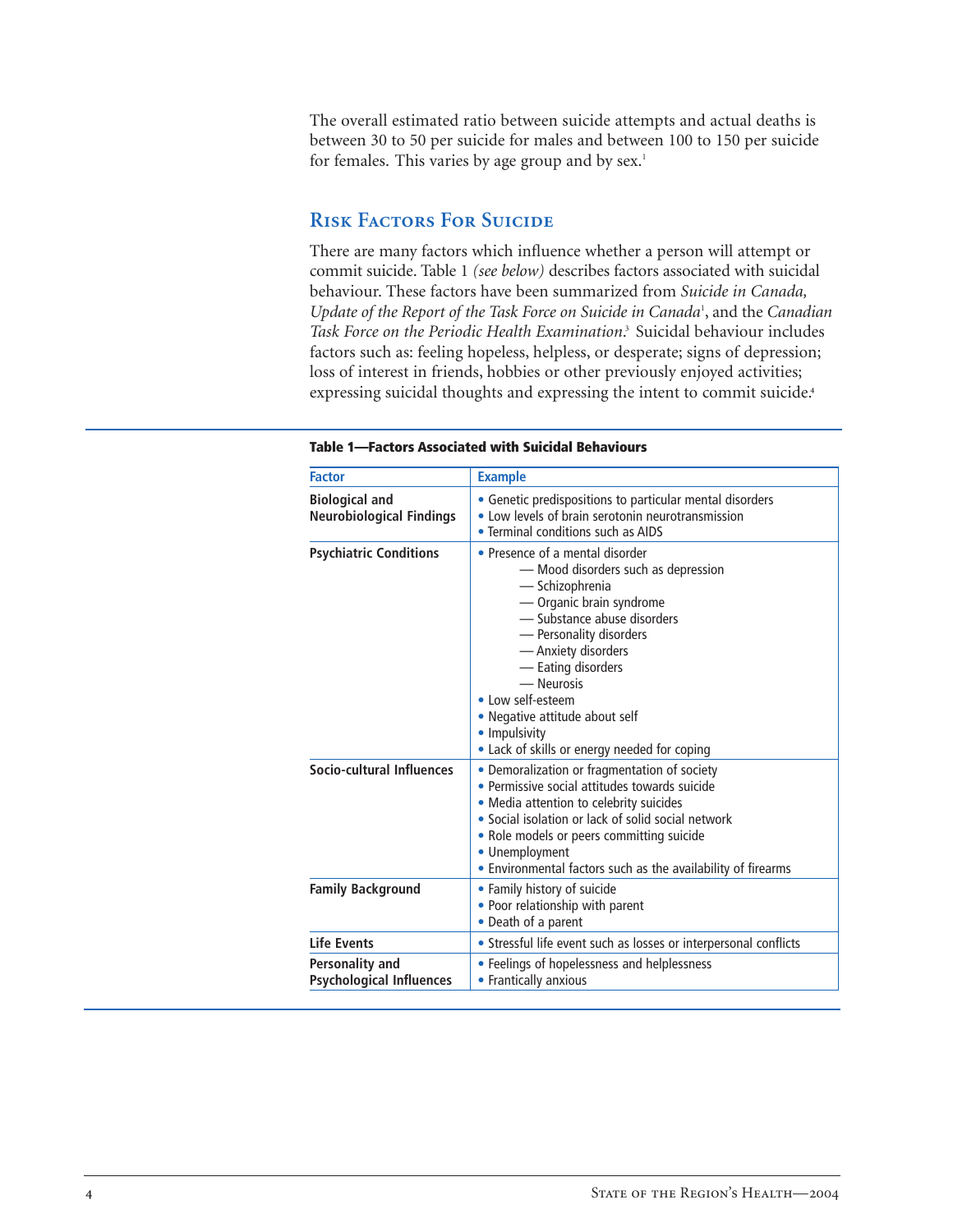The factors described in Table 1 *(see previous page)* influence suicide in different ways. Some factors, such as mental illness (e.g. depression), abuse, and family history make a person vulnerable to suicidal behaviour and are referred to as predisposing factors. Precipitating factors, such as interpersonal loss and conflict or financial difficulties, are defined as factors that create crises which are associated with suicidal behaviour. Contributing factors such as physical illness, sexual identity issues or social isolation are defined as factors which increase the exposure of the individual to predisposing factors or precipitating factors.**<sup>4</sup>**

Depression is an important cause of premature death in terms of suicide.**<sup>5</sup>** At least 15% of those with mood disorders commit suicide and at least 66% of suicides are preceded by depression.**<sup>6</sup>** In 2002, 4.5% of Canadians aged 15 years and older were classified as having a major depressive disorder<sup>\*</sup>. Major depressive disorder is defined as having at least one episode lasting two weeks or more of persistent depressed mood and loss of interest or pleasure in normal activities, accompanied by problems such as decreased energy, altered sleep and appetite, impaired concentration, and negative feelings (i.e. guilt, hopelessness, or suicidal thoughts).

In Canada, the proportion of the population with major depressive disorder was slightly higher for women (5.5%) compared to men (3.4%) and was higher in the 15–24 year age group (6.2%) compared with those aged 25–64 years  $(4.7\%)$  and 65 years and older  $(1.8\%)$ .

Individuals who are in the following categories may be described as being at higher risk for suicide:

- People with mental illness or drug and alcohol problems (risk is 2.4 to 23 times higher than in the general population)<sup>1,3</sup>
- People with chronic or terminal illness**<sup>3</sup>**
- Native or Aboriginal populations<sup>1,3</sup>
- Incarcerated individuals (risk is 8 to 47 times higher than in the general population)**1,3**
- People with a family history of suicide (risk is 9 times higher than general population)**<sup>3</sup>**
- First generation immigrant females (risk is twice as high among women of Asian or European origin)**<sup>3</sup>**
- Single or divorced individuals**<sup>5</sup>**
- Gay, lesbian and bisexual youth**<sup>5</sup>**
- Young males (aged 20–24 years)**<sup>1</sup>**
- Women aged 40–44 years<sup>1</sup>

<sup>\*</sup> Data Source: Statistics Canada, Canadian Community Health Survey, Mental Health and Well-being, 2002.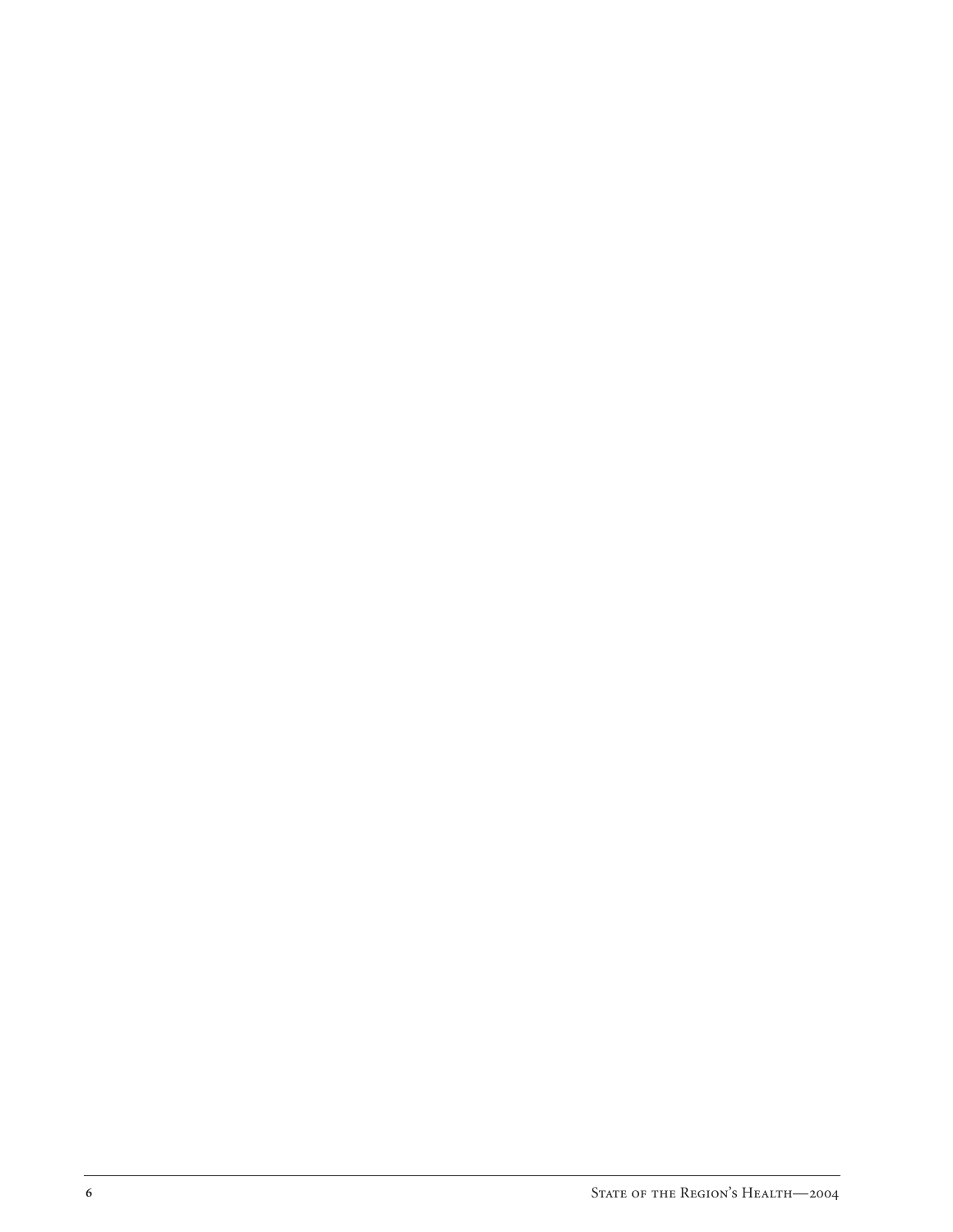## *Suicide in Canada*

#### **HIGHLIGHTS**

- Approximately 4% of Canadians reported having suicidal thoughts in the past 12 months.
- In the fiscal year of 1998/1999 in Canada, there were 23,225 hospitalizations for attempted suicide.
- Almost 10 Canadians commit suicide per day.
- Approximately four times as many males commit suicide than females.



#### **Introduction**

The data presented in this report have several limitations. National survey data presented on suicidal thoughts and attempts are based on self-reported or proxy information. Self-reported data may be subject to errors in recall, over or under-reporting because of social desirability, and errors from proxy reporting.

Another source of data for suicide attempts is the number of hospitalizations. Hospitalization data do not present a complete picture about suicide attempts, as not all patients who attempt suicide are admitted to hospital. In addition, the hospitalization data presented in this report do not include outpatient visits to emergency rooms or other medical facilities,**<sup>7</sup>** or patients in psychiatric facilities.

Mortality data on suicide is collected nationally. It has been suggested that under-reporting of suicide deaths may occur for several reasons which are listed below:

- Reluctance of officials to certify a death as suicide. In one study in Ontario, 33% of coroners were reluctant to certify a death as suicide. Reasons for this included: emotional effects on the family; life insurance considerations; stigmatization of the deceased; as well as legal, religious and moral considerations. In addition, 38% of coroners also indicated that they would certify a probable suicide death as undetermined or would not indicate the manner of death<sup>1</sup>
- Difficulty in determining whether a death is in fact a suicide<sup>1</sup>

For more details about data contained in this report, please refer to the section entitled *Data Sources, Methods and Limitations (see page 29).*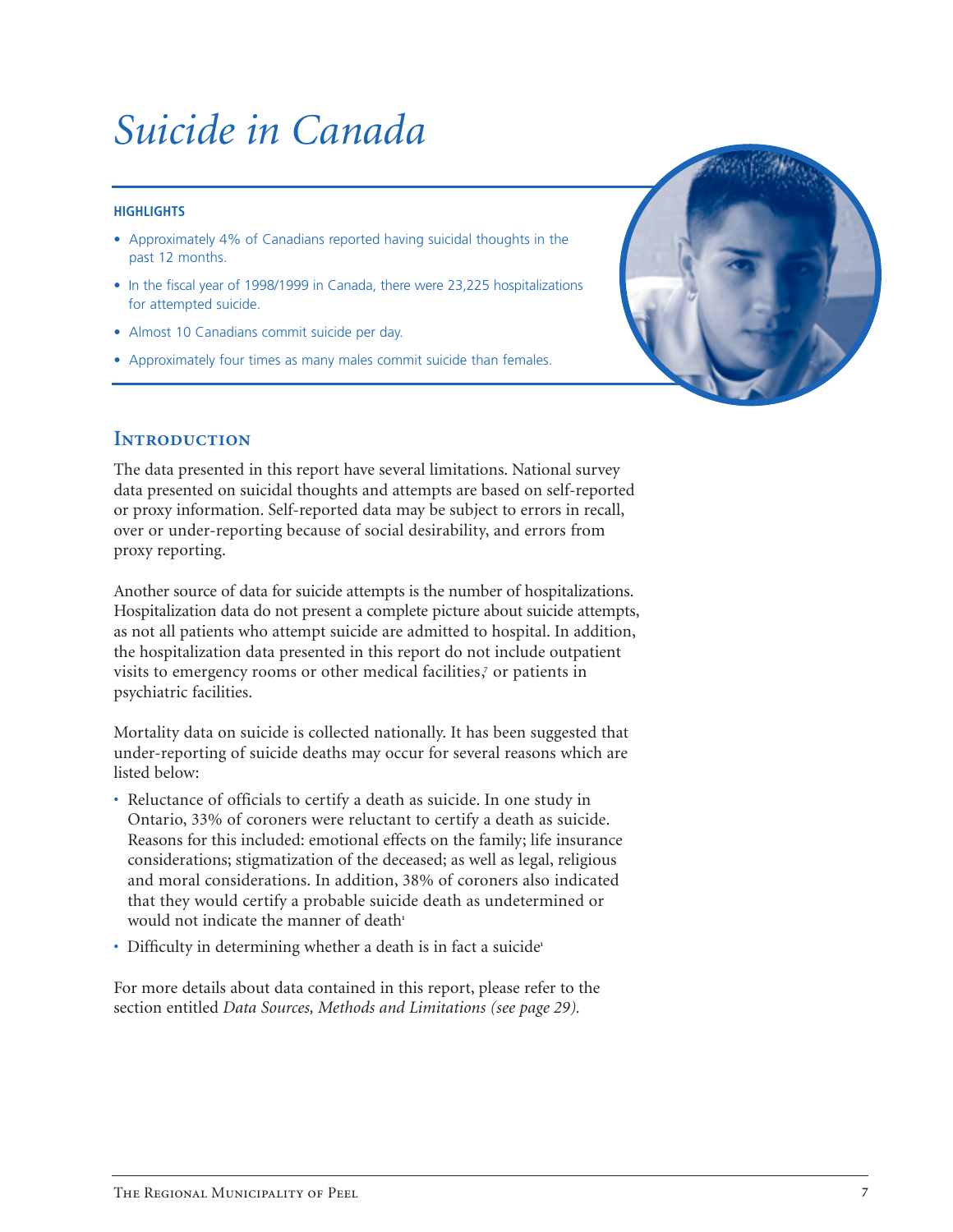#### **SUICIDAL THOUGHTS**

In Canada in 2002<sup>\*</sup>, almost 920,000 people (3.7%) aged 15 years and older (3.8% of women and 3.6% of men) reported having suicidal thoughts in the past 12 months. Overall, young people aged 15–24 years had the highest self-reports of suicidal thoughts in the past 12 months (6%) compared to those aged 25–64 (3.6%) and 65 years and older (1.7%† ).

Reported suicidal thoughts in the past 12 months were higher among women aged 15–24 years than men (7.3% compared to 4.7% respectively). Suicidal thoughts were comparable by sex for the other age groups.

#### **Suicide Attempts and Hospitalizations**

Hospitalizations for suicide attempts in Canada increased between 1987 and 1994, peaked in 1995 and have declined slightly since that time **<sup>4</sup>** (data not shown).

In the fiscal year of 1998/1999 in Canada, there were 23,225 reported hospitalizations related to suicide and intentional self-inflicted injuries.**<sup>7</sup>** Persons who attempt suicide stay in hospital for an average of seven days.**<sup>7</sup>** Whereas males are more likely to commit suicide, females are more likely to attempt suicide<sup>7</sup>. Males are more likely to die from their first suicide attempt than are females.**<sup>7</sup>**

Individuals who attempt suicide and are treated in hospital tend to use less lethal methods than those who commit suicide. In the fiscal year of 1998/1999, poisoning accounted for 83% of all suicide hospitalizations.**<sup>7</sup>**

#### **SUICIDE DEATHS**

Suicide accounted for approximately 2% of all deaths in Canada in 1998.**<sup>3</sup>** In 1998, approximately 3,700 Canadians aged 10 years and older committed suicide for an age-standardized rate of 14 deaths per 100,000**<sup>7</sup>** . An average of 10 people per day commit suicide in Canada.**<sup>7</sup>**

Figure 1 *(see following page)* shows rates of suicide mortality for the years 1979–1998. Suicide mortality rates have declined for both Canada and Ontario since 1979. Suicide mortality rates in Ontario are lower than those for Canada. This difference between Canada and Ontario may be attributed to variations in coding practices for causes of death, timeliness of reporting mortality data and the percentage of deaths classified as undetermined.**<sup>7</sup>** In Ontario in 1998, the number of undetermined deaths divided by the number of suicides was 16%. The only other province with a higher ratio of undetermined deaths to suicides was Manitoba at 24%. Other provinces such as New Brunswick and Quebec had ratios of 1% and 3% respectively.**<sup>7</sup>**

† Use data with caution

Data source: Statistics Canada, Canadian Community Health Survey, Mental Health and Well-being, 2002.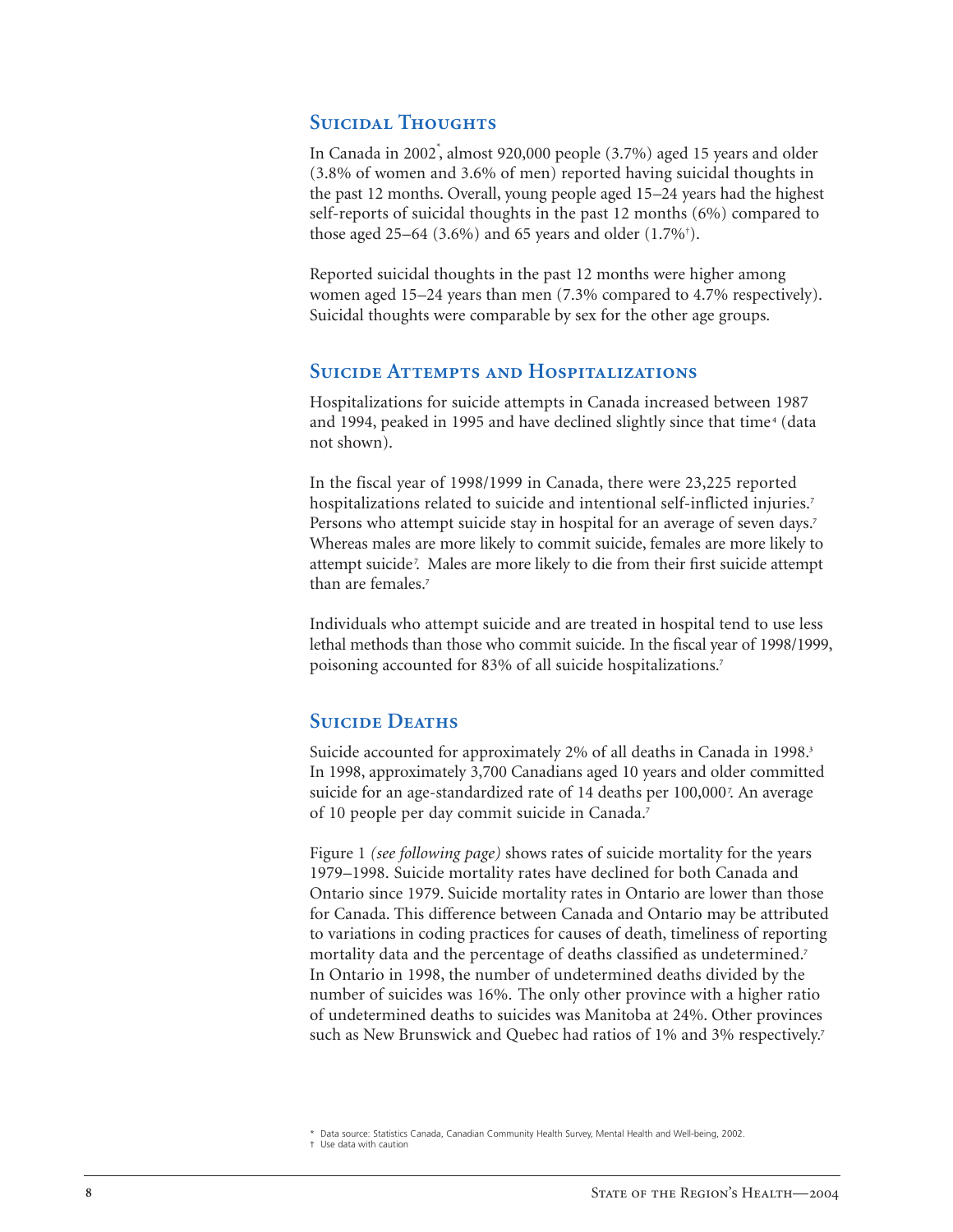

**Figure 1: Mortality from Suicide by Year Canada and Ontario, 1979–1998**

Overall, almost four times as many Canadian males commit suicide as females. In 1998, there were 2,925 deaths due to suicide in males compared to only 773 deaths in females<sup>7</sup>. This trend is consistent across all age groups as shown in Figure 2 *(see following page).* Males are also more likely to die from their first suicide attempt than are females.**<sup>7</sup>**

Suicide mortality increases substantially by age 15–19 years, and is highest among males aged 80 years and older, followed by males aged 35–44 years. For females, mortality rates increase at age 15–19 years, and are highest among women aged 45–49 years.

Suicide has a tremendous impact on potential years of life lost (PYLL) in young people, and in particular, in young men. Overall, in Canada in 1997, the rate of PYLL was 431.4 per 100,000 (683.7 per 100,000 for males and 177.1 per 100,000 for females) (data not shown)<sup>\*</sup>.

\* Data sources: Statistics Canada, Canadian Vital Statistics, Death Database and Demography Division (population estimates). Potential years of life lost—all suicides (ICD-9 E950–E959), rate per 100,000 population and confidence interval, population aged 0 to 74, by sex, Canada, provinces, territories, health regions and peer groups, 1997 [database on the Internet]. [Cited 2004 June 3]. Available from www.statcan.ca/english/freepub/82-221-XIE/01103/tables/html/14272\_97.htm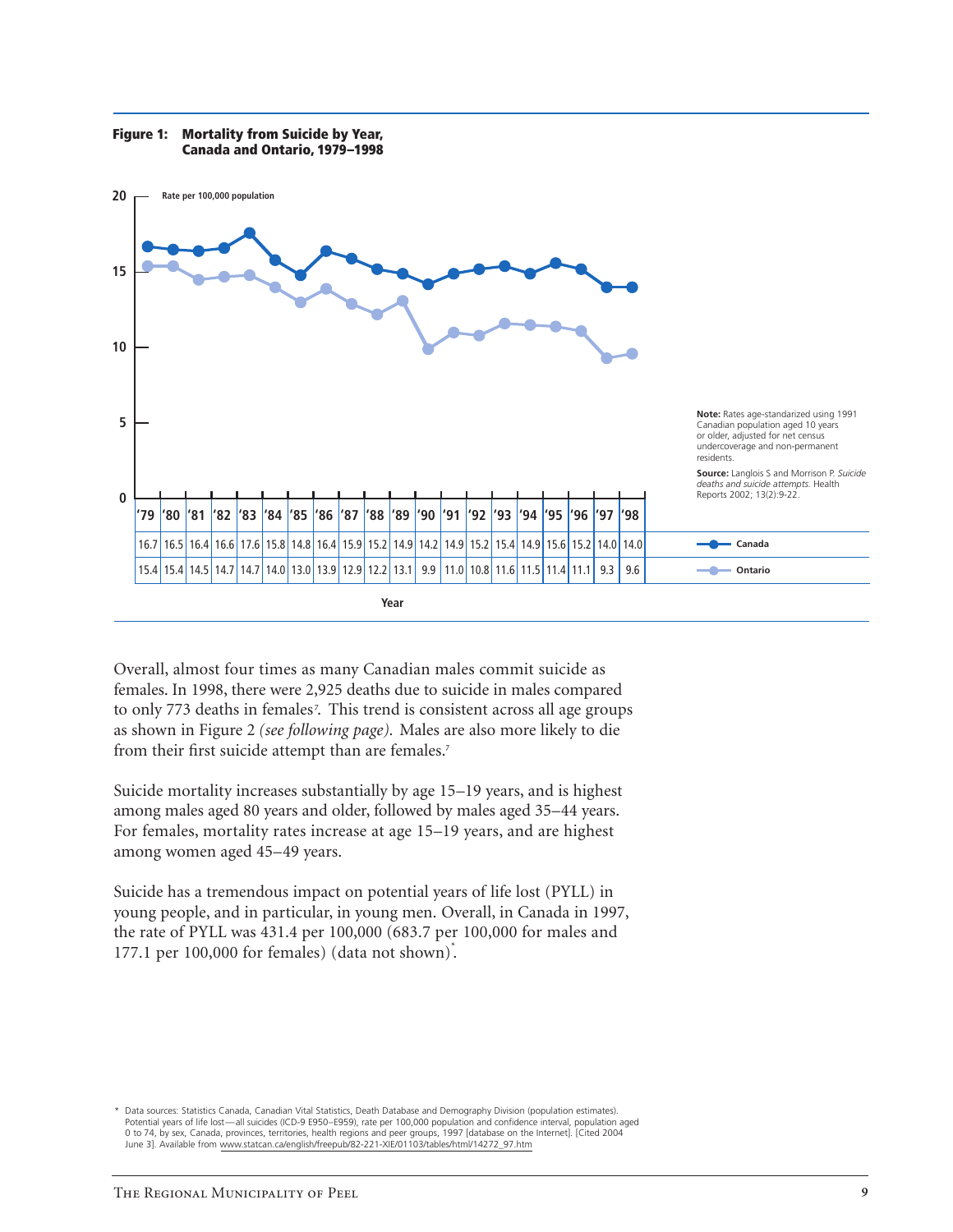

#### **Figure 2: Mortality from Suicide by Age Group and Sex, Canada, 1998**

Suicide mortality rates in males are high across all age groups; however, suicide mortality as a proportion of all causes of death is the highest in males and females aged 15–24 years as shown in Table 2 *(see below)*.

|                                                     |                                               | Gunuuu, 1990      |      |      |     |     |  |  |
|-----------------------------------------------------|-----------------------------------------------|-------------------|------|------|-----|-----|--|--|
|                                                     |                                               | Age Group (years) |      |      |     |     |  |  |
|                                                     | $<$ 15<br>$15 - 24$<br>$25 - 44$<br>$45 - 64$ |                   |      |      |     |     |  |  |
|                                                     | <b>Male</b>                                   | 8. ا              | 26.3 | 19.3 | 4.0 | 0.4 |  |  |
| Source: Health Canada. A Report on                  | Female                                        | 1.3               | 16.9 | 9.3  | 1.8 | 0.1 |  |  |
| Mental Illnesses in Canada. Ottawa,<br>Canada 2002. | <b>Total</b>                                  | . 6،              | 23.8 | 15.9 | 3.1 | 0.2 |  |  |
|                                                     |                                               |                   |      |      |     |     |  |  |

#### **Table 2—Proportion of Deaths Due to Suicide by Age Group and Sex, Canada, 1998**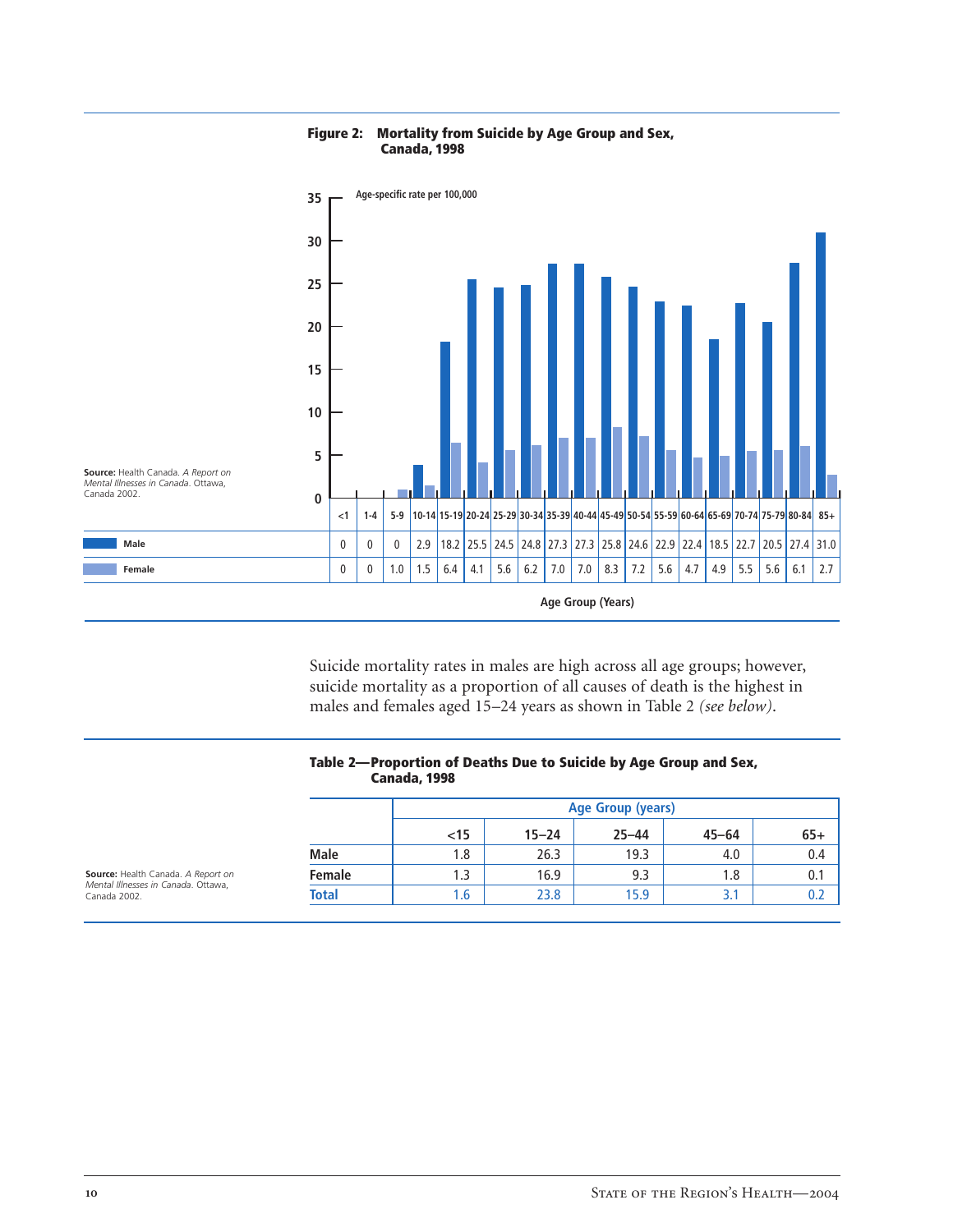#### **Methods of Suicide Deaths**

In Canada in 1998, the most common method of suicide deaths was suffocation, hanging and strangulation (39%); followed by poisoning (26%); and use of firearms (22%). Between 1978 and 1998, male suicides by firearms declined from 41 to 26 per cent, while suicide by suffocation, hanging and strangulation increased from 24 to 40 per cent.**<sup>7</sup>**

The methods of committing suicide vary greatly for males and females as males tend to choose more violent methods of committing suicide. A much higher proportion of males choose the use of firearms (26%) compared to females (7%). In comparison, a higher proportion of females choose poisoning (41%) compared to males (22%) (data not shown). This may explain why there are more suicide deaths for males than for females.

#### **THE COST OF SUICIDE**

There have been many studies conducted about the cost of suicide. A Canadian study that included direct and indirect costs was conducted in New Brunswick in 1996. The findings from this study estimated that the average cost per suicide was \$849,878.**<sup>8</sup>**

Direct costs related to suicides included ambulance, hospital, physician, autopsy, and funeral/cremation services as well as police investigations. Indirect costs included a calculation of potential years of life lost and discounted future earnings.**8**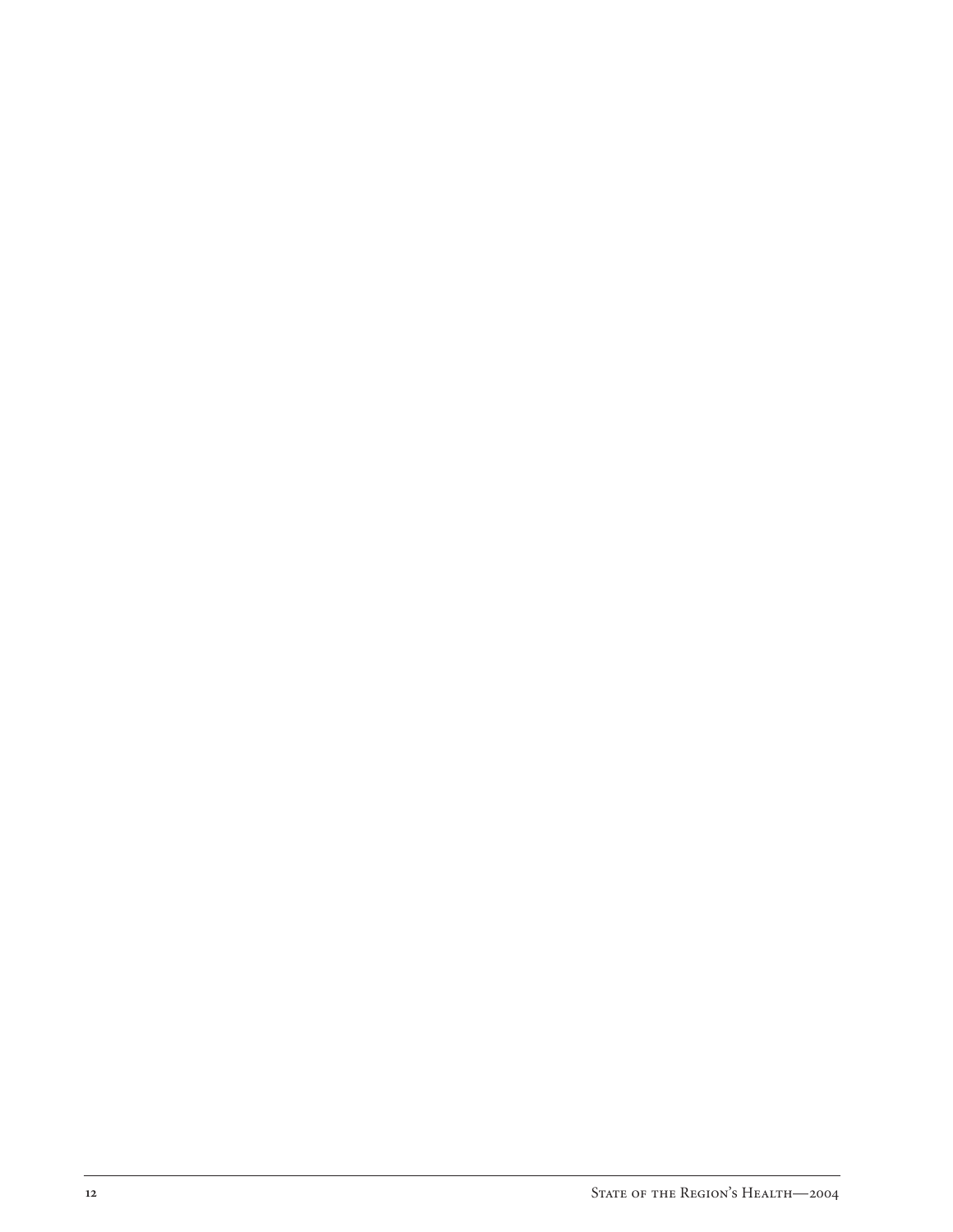## *Suicide in the Region of Peel and Ontario*

#### **HIGHLIGHTS**

- In 2001/2002 in the Region of Peel, 6.2% of residents reported that they had suicidal thoughts in their lifetime. Almost 2% reported having suicidal thoughts within the past 12 months.
- In the Region of Peel, between 1997 and 2001, there was an average of 784 hospitalizations per year for suicide attempts.
- In the Region of Peel, hospitalization rates for suicide attempts was highest among the 20–49 year age group.
- In the Region of Peel, the most common method of attempting suicide and being hospitalized was poisoning.
- In the Region of Peel and Ontario, suicide mortality declined between 1993 and 2000.
- In the Region of Peel, approximately 56 people commit suicide per year.
- In the Region of Peel, mortality rates for suicide are highest for males aged 80 years and older and females aged 40–49 years; however the proportion of overall deaths is highest for males aged 10–19 years, and females aged 20–29 years.
- The most common method of suicide for the Region of Peel is poisoning (36%); followed by hanging, strangulation and suffocation (34%); and firearms and explosives (11%).

#### **Suicidal Thoughts**

In 2000/2001 as part of the Canadian Community Health Survey (CCHS), Peel residents aged 12 years and older were asked: "Have you ever seriously considered committing suicide or taking your own life?" and "Has this happened in the past 12 months?"

According to results for Peel from the CCHS, 6.2% of residents reported that they had suicidal thoughts sometime in their life (representing about 53,300 people). Overall, 1.7%† of Peel residents (about 15,000 people) reported that they had suicidal thoughts in the past 12 months. Data are not available for Ontario as not all health regions in the province asked these questions in the survey.

A slightly higher proportion of males (6.5%) reported that they had suicidal thoughts in their lifetime compared to females (5.9%) as shown in Figure 3 *(see following page)*. This finding was similar for suicidal thoughts in the past 12 months, which was reported by  $2\%$ <sup>†</sup> of males compared to  $1.5\%$ <sup>†</sup> of females.

In 2001 in Ontario, the Ontario Student Drug Use Survey (OSDUS) found that 11% of students in Grades 7 to 13 had considered suicide in the past year. The percentage of adolescents who reported having suicidal thoughts

† Use data with caution

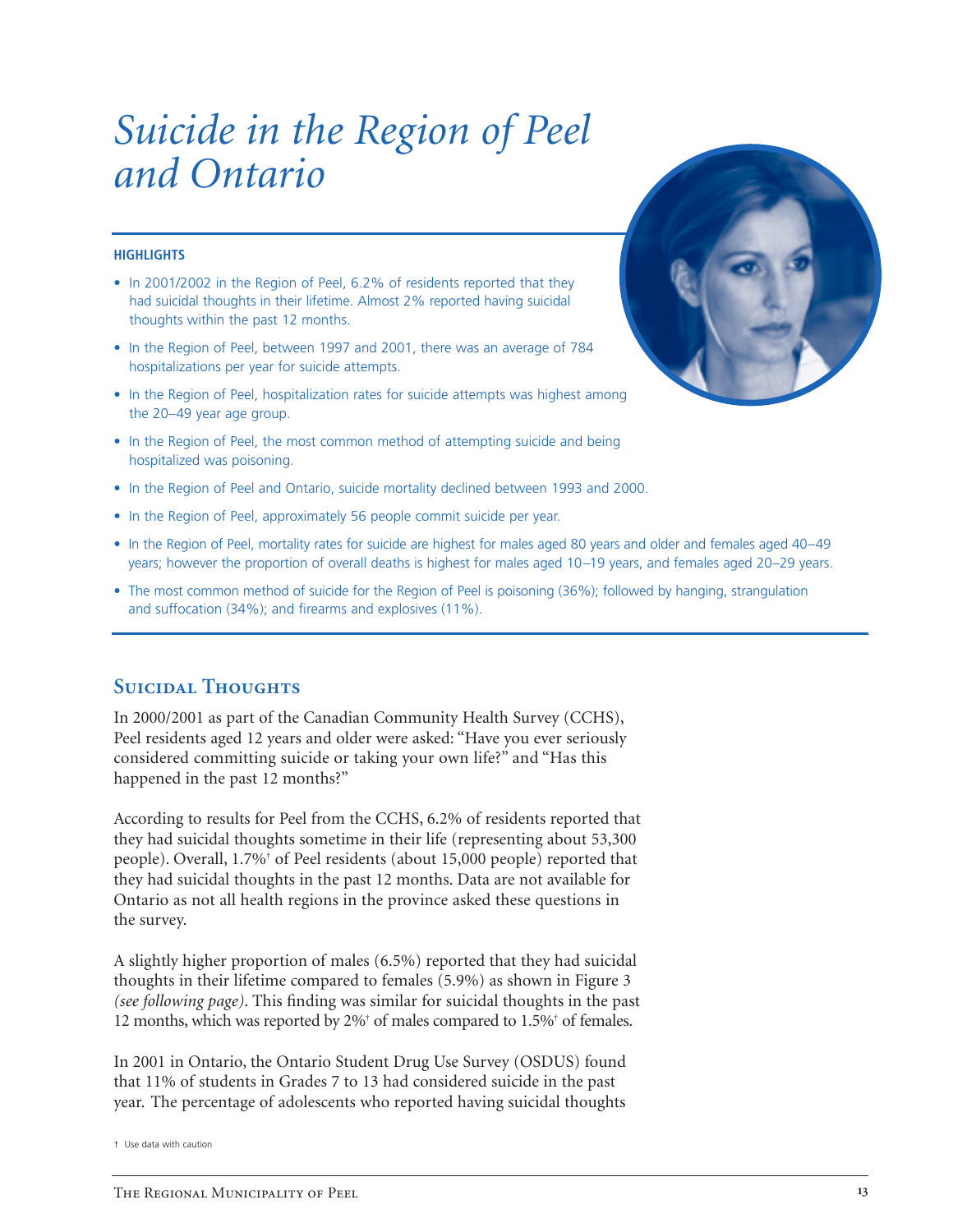

#### **Figure 3: Suicidal Thoughts by Sex, Region of Peel, 2000/2001**

increased by grade from 8.8% in Grade 9, to 12.8% in Grade 10, to 13.9% in Grade 11, and to 14.1% in Grade 12.**<sup>2</sup>** Female students were more likely to report that they had considered suicide than were males (13% compared to 9% respectively) (data not shown).

Data collected from the Ontario Student Drug Use Survey (OSDUS) highlighted other factors which were associated with adolescents having suicidal thoughts. These data are described in Table 3 *(see below)*.

| <b>Factor</b>                                                                | <b>Comments</b>                                                                                                                                                                                                                                                                                                                                                                                                    |
|------------------------------------------------------------------------------|--------------------------------------------------------------------------------------------------------------------------------------------------------------------------------------------------------------------------------------------------------------------------------------------------------------------------------------------------------------------------------------------------------------------|
| <b>Family Structure</b>                                                      | • Suicidal thoughts are more common among students living with<br>one parent (16%) compared to two parents (10%)                                                                                                                                                                                                                                                                                                   |
| <b>Relationship with Parents</b>                                             | • Suicidal thoughts are more common among students who do<br>not have a good relationship with parents (39%) compared to<br>students who do (10%)                                                                                                                                                                                                                                                                  |
| <b>Feeling Safe at School</b>                                                | • Suicidal thoughts are more common among students who report<br>they do not feel safe at school (22%) compared to students who<br>do feel safe at school (7%)                                                                                                                                                                                                                                                     |
| <b>Bullying (either being a</b><br>victim of bullying or<br>bullying others) | • Suicidal thoughts are more common among students involved<br>with bullying. The proportion of students reporting suicidal<br>thoughts associated with bullying is as follows: 19% for<br>students who are both bullying victims and bullies themselves,<br>17% for students who are victims of bullying, 12% for students<br>who are bullies, compared to 8% of students who have no<br>involvement in bullying. |

#### **Table 3—Factors Associated with Suicidal Thoughts in Youths, Ontario, 2001**

**Source:** Centre for Addiction and Mental Health. *One in Ten Ontario Students Contemplates Suicide.* CAMH Population Studies eBulletin. 2003 Jan/Feb; 18.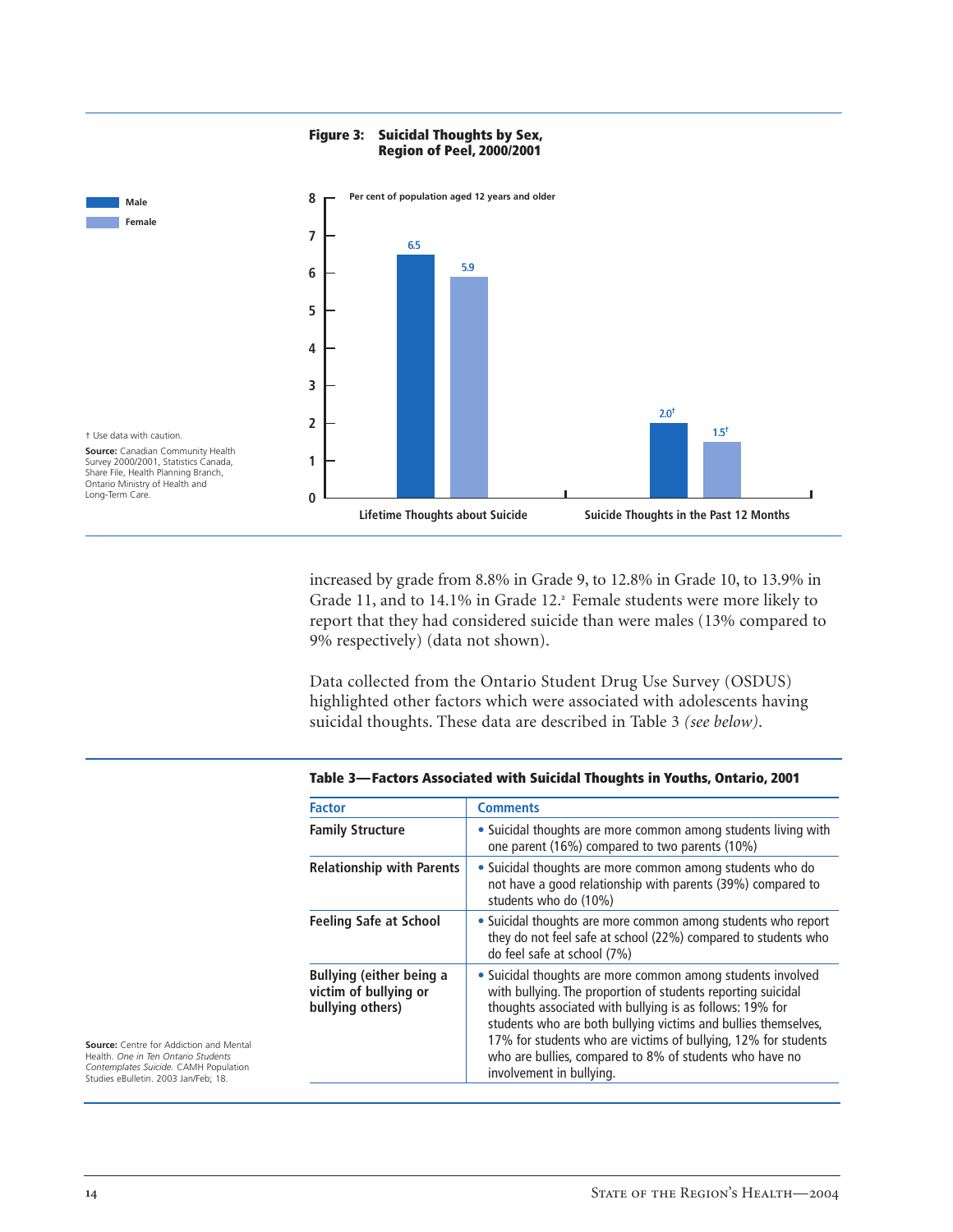#### **Suicide Attempts and Hospitalizations**

In the Region of Peel between 1997 and 2001, there was an average of 784 hospitalizations per year for suicide attempts. Hospitalizations for suicide attempts were lower across all years in Peel compared to Ontario, as shown in Figure 4 *(see below)*. In 2001, the age-standardized rate of hospitalization for suicide attempts in Peel was 65.2 per 100,000 compared to 96 per 100,000 for Ontario. The rate of hospitalization for suicide attempts has been declining for both Peel and Ontario since 1996.



Hospital admissions for suicide attempts differ substantially by sex. Figure 5 *(see following page)* shows hospitalization rates for suicide attempts in Peel by sex. A much higher proportion of females are admitted for suicide attempts than are males. It has been suggested that a possible reason for this finding is that women tend to make suicide attempts that are less violent and therefore less lethal than those made by males.**7**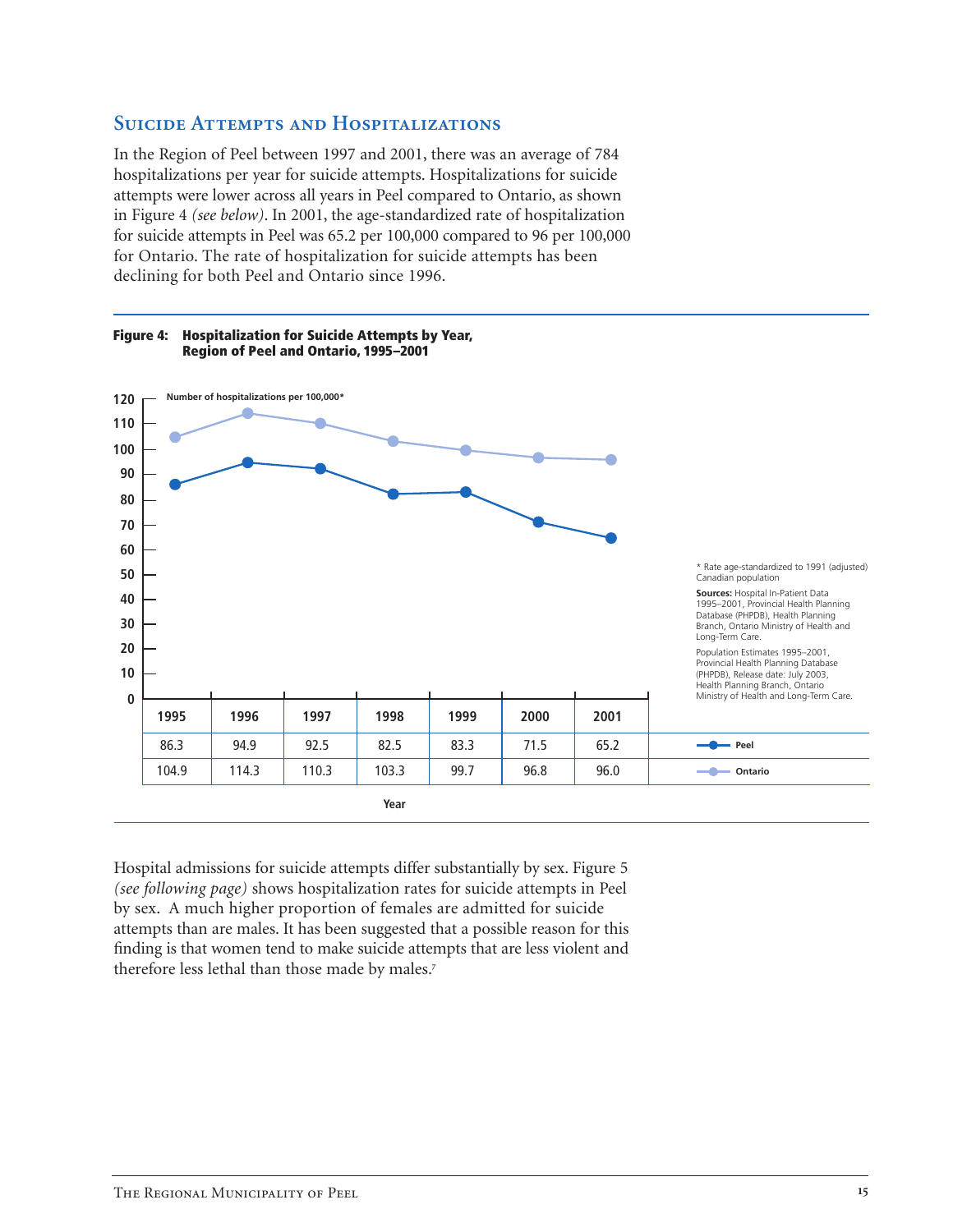In 2001 in Peel, the age-standardized rate of hospitalization for suicide attempts was 76.4 per 100,000 for females and 51.9 per 100,000 for males. Hospitalization rates in Peel have been declining since 1996 for both males and females; however, this decline is much more noticeable for females.



#### **Figure 5: Hospitalization for Suicide Attempts by Year and Sex, Region of Peel, 1995–2001**

Hospitalization rates for suicide attempts are highest in the 20–49 year age groups in both Peel and Ontario *(see Figure 6 on following page)*. Rates of hospitalization for suicide attempts are higher in Ontario across all age groups with the exception of those aged 60–69 and 80 years and older.

Hospitalization for suicide attempts by age group and sex for Peel are shown in Figure 7 *(see following page)*. Hospitalization rates for suicide attempts are higher for females across all age groups except those aged 80 years and older, where males surpass females. Some possible reasons for this higher rate among males aged 80 years and older that have been cited in the literature include: loss of a spouse; health issues such as terminal illnesses; and decreased mobility.<sup>1</sup>

The majority of suicide hospitalizations in Peel and Ontario involve poisoning (90% and 87% respectively). Methods of suicide attempts are quite similar for both males and females (data not shown).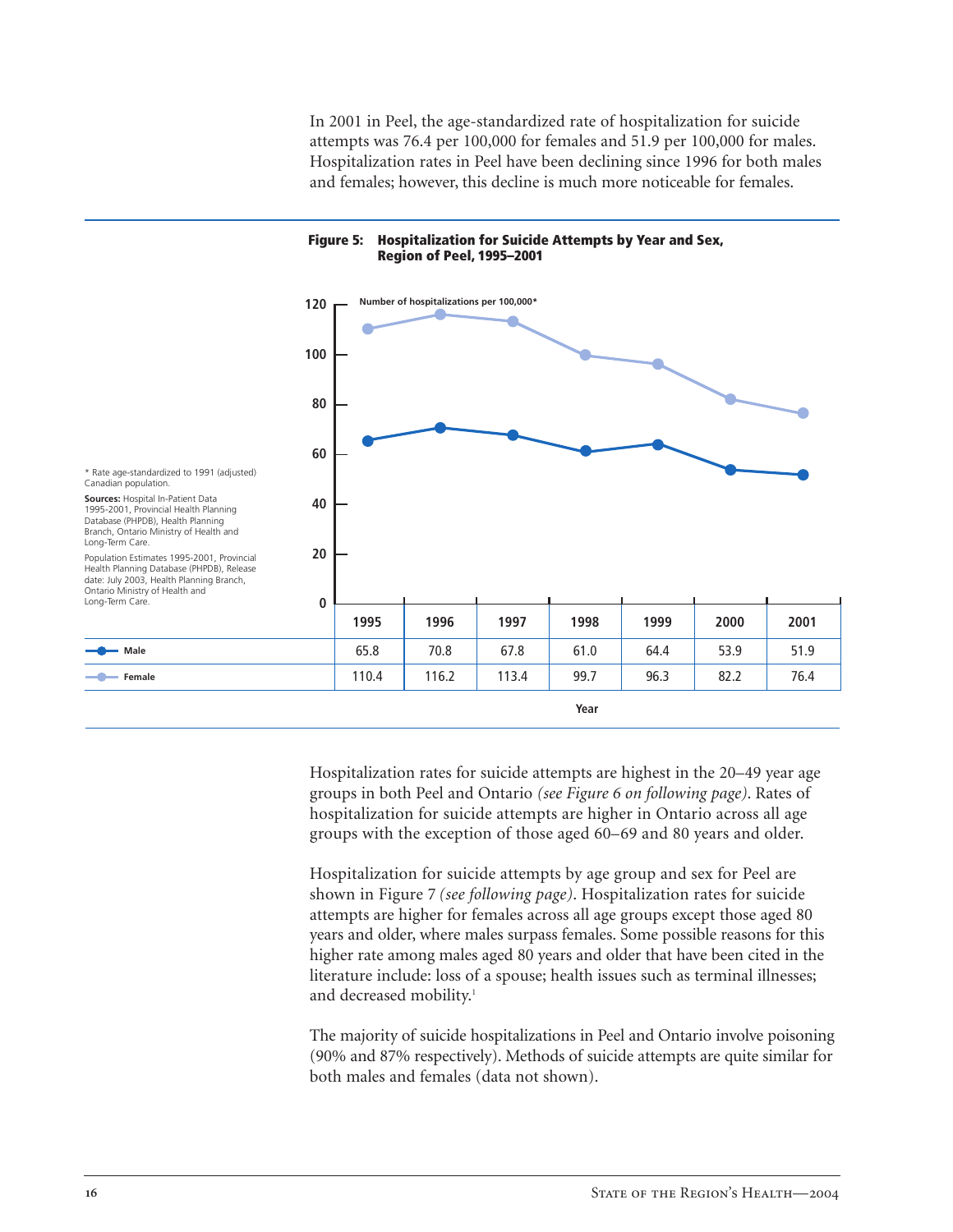

#### **Figure 6: Hospitalization for Suicide Attempts by Age Group, Region of Peel and Ontario, 1997–2001 Combined**

**Figure 7: Hospitalization for Suicide Attempts by Age Group and Sex, Region of Peel, 1997–2001 Combined** 

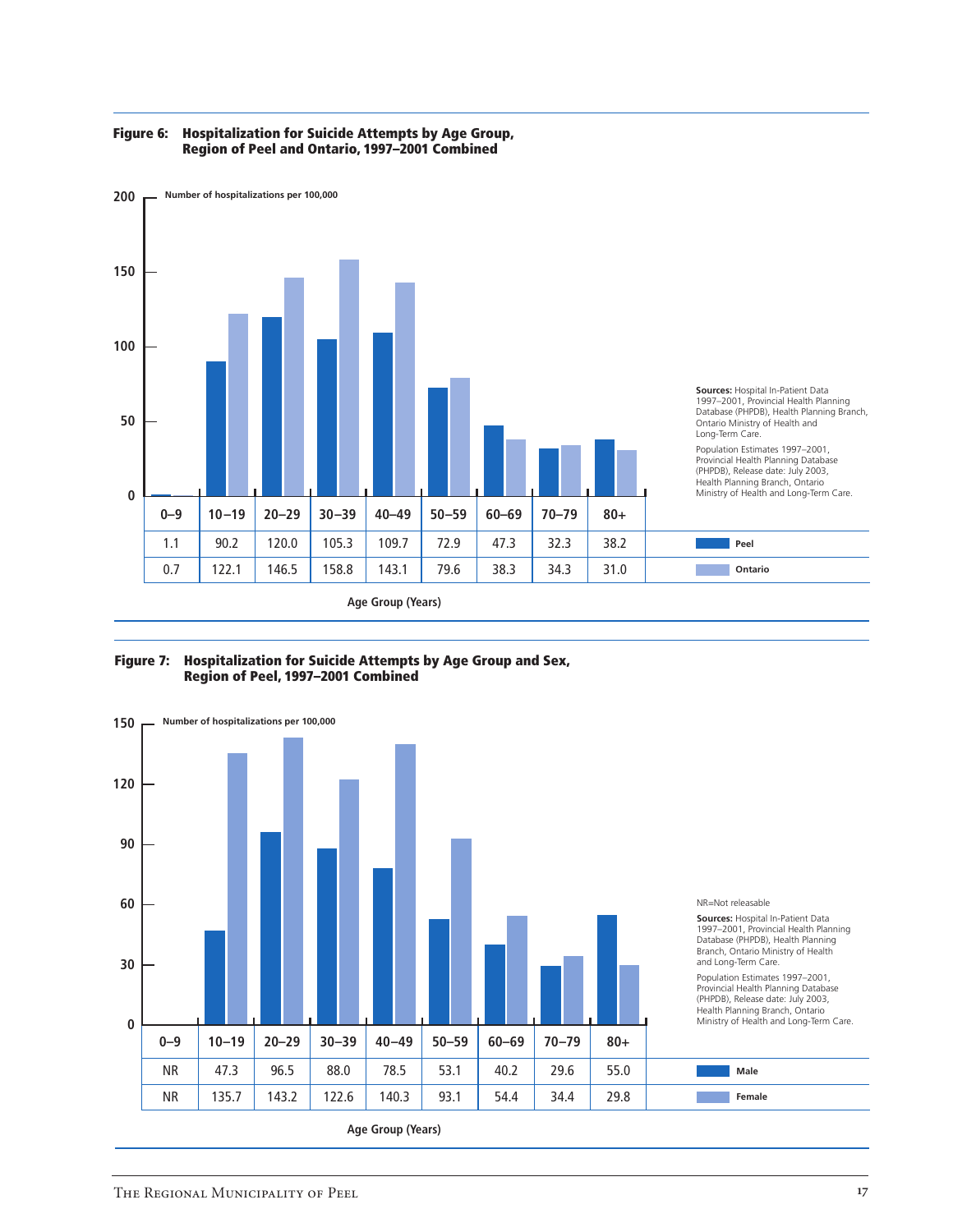#### **Suicide Deaths**

Suicide mortality in both Peel and Ontario has been declining since 1993. Suicide mortality rates in Ontario are slightly higher than in Peel. Between 1991 and 2000, Peel had an average of about 56 deaths per year due to suicide. In 2000, the mortality rate from suicide in Peel was 5.1 per 100,000 compared to 7.6 per 100,000 for Ontario.



The literature has shown that immigrants (regardless of their continent of birth) are less likely to commit suicide than native-born Canadians.**<sup>9</sup>** The Region of Peel has a higher immigrant population in comparison to Ontario which may partially explain the lower rates seen in Peel.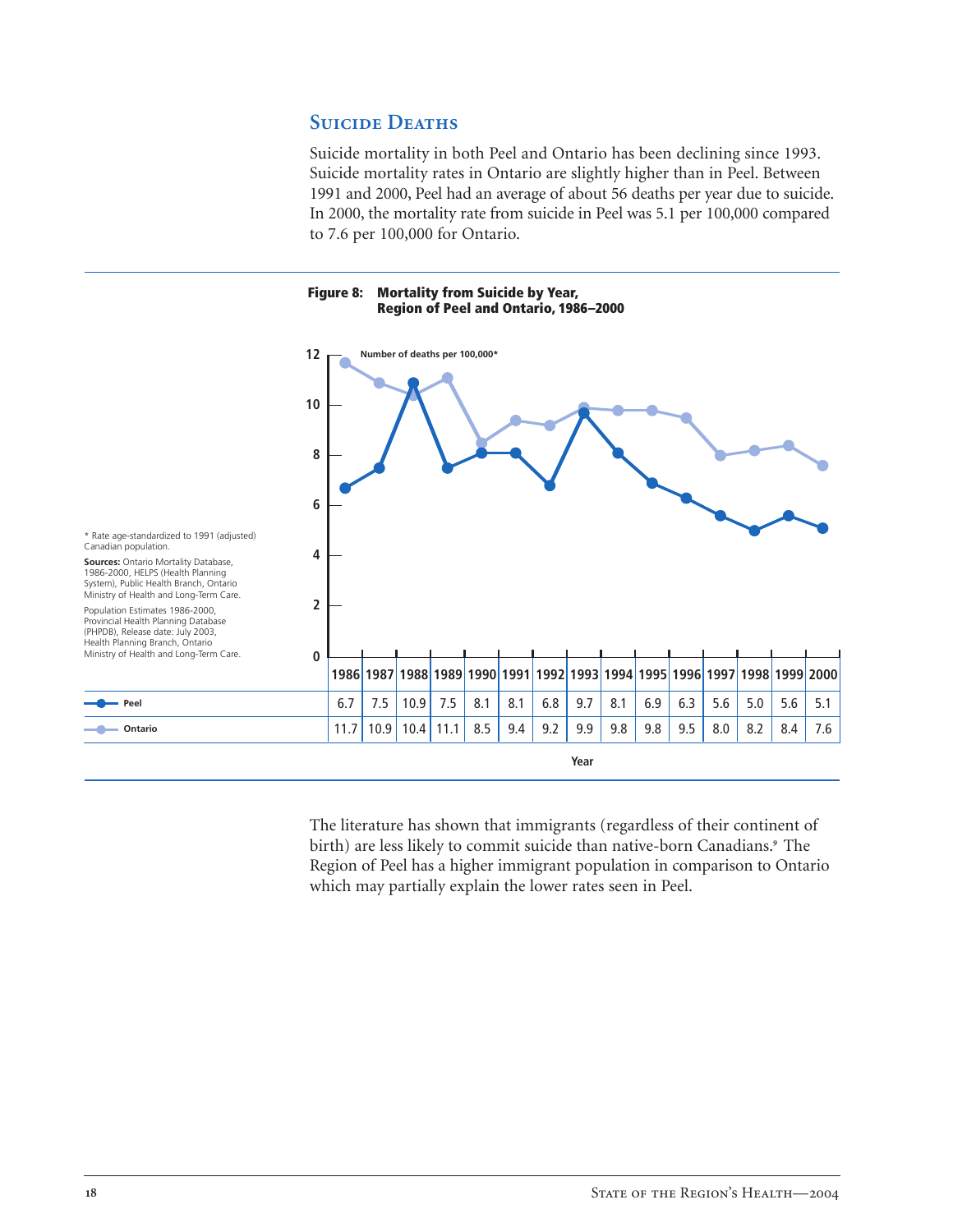

#### **Figure 9: Mortality from Suicide by Year and Sex, Region of Peel, 1986–2000**

In Peel, rates of suicide mortality are almost double for males compared with females as shown in Figure 9 *(see above)*. Mortality rates due to suicide in males have declined from 12 per 100,000 in 1991 to 7.3 per 100,000 in 2000. The decline in female rates has been less dramatic. Between 1991 and 2000, in Peel, an average of 15 women per year committed suicide compared to an average of 42 males per year.

In Ontario, age-specific rates of suicide mortality are higher across all age groups compared to Peel; however, this difference is less noticeable for those aged 80 years and older *(see Figure 10 on following page)*.

Some of this discrepancy between Peel and Ontario rates may be explained by the population of immigrants, as described earlier. In the immigrant population (who typically come to Canada between the ages of 25–40 years), the risk of suicide is much lower compared to the Canadian-born; however, the risk of suicide in immigrants increases with age and becomes similar to those who are Canadian-born.**<sup>9</sup>** Other factors, such as having a smaller proportion of Aboriginals in Peel compared to Ontario, may also help to explain the difference in rates. Rates of suicide in Aboriginals are two to three times higher than in the general population.<sup>10</sup>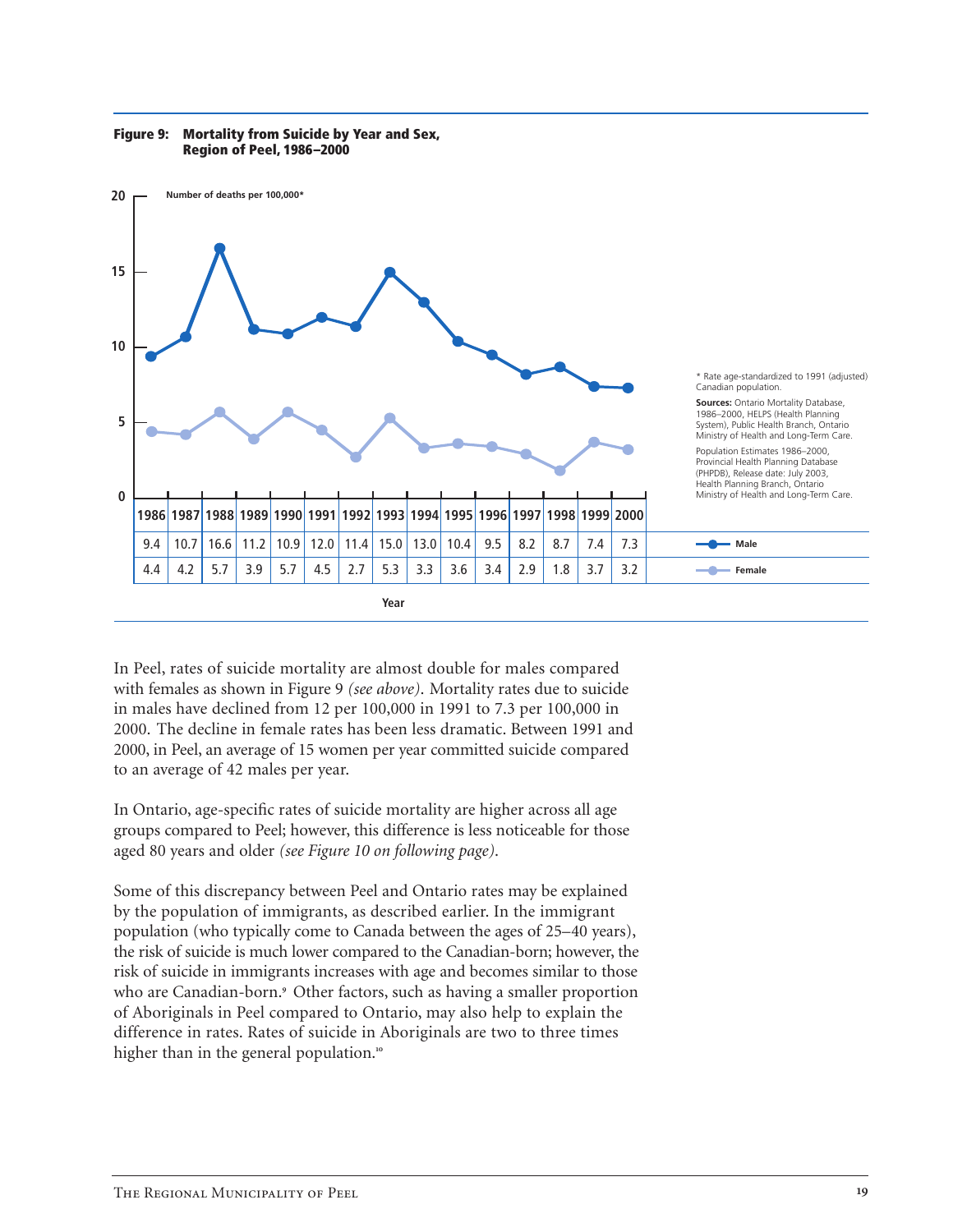

#### **Figure 10: Mortality from Suicide by Age Group, Region of Peel and Ontario, 1996–2000 Combined**

In the Region of Peel in 1997, there were 188.8 potential years of life lost (PYLL) per 100,000 population as a result of suicide compared to 283.2 per 100,000 for Ontario (data not shown)\* . The proportion of the population who are Aboriginal is higher in northern Ontario, which may explain why the rate for Ontario is higher than in Peel.

In Peel, mortality rates due to suicide are highest among males aged 80 years and older and among females aged 40–49 years (data not shown); however, the proportion of all deaths due to suicide is highest in the younger age groups. For males, the highest proportion of suicide deaths is among those aged 10–19 years and among females aged 20–29 years as shown in Table 4 *(see following page).*

<sup>\*</sup> Data sources: Statistics Canada, Canadian Vital Statistics, Death Database and Demography Division (population estimates). Potential years of life lost—all suicides (ICD-9 E950–E959), rate per 100,000 population and confidence interval, population aged 0 to 74, by sex, Canada, provinces, territories, health regions and peer groups, 1997 [database on the Internet]. [Cited 2004 June 3]. Available from www.statcan.ca/english/freepub/82-221-XIE/01103/tables/html/14272\_97.htm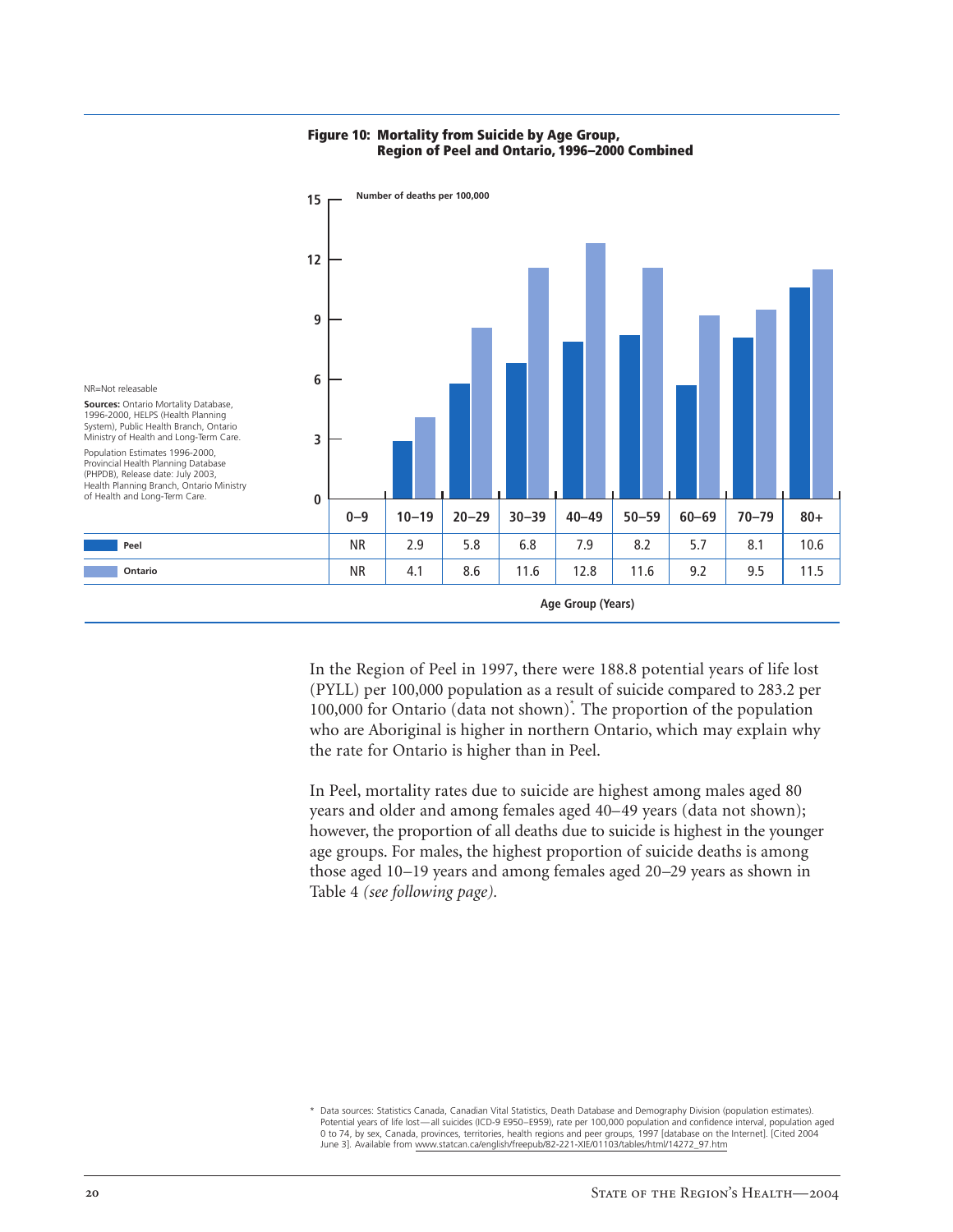|               |           | <b>Age Group (years)</b> |           |           |           |           |           |       |  |
|---------------|-----------|--------------------------|-----------|-----------|-----------|-----------|-----------|-------|--|
|               | $10 - 19$ | $20 - 29$                | $30 - 39$ | $40 - 49$ | $50 - 59$ | $60 - 69$ | $70 - 79$ | $80+$ |  |
| <b>Male</b>   | 21.3      | 14.7                     | 16.4      | 7.2       | 2.7       | 0.6       | 0.4       | 0.2   |  |
| <b>Female</b> | 4.4       | 18.3                     | 6.4       | 4.6       | 1.5       | 0.4       | 0.2       | 0.1   |  |
| <b>Total</b>  | 15.1      | 15.8                     | 12.6      | 6.1       | 2.2       | 0.5       | 0.3       | 0.1   |  |

**Table 4—Proportion of Deaths due to Suicide by Age Group and Sex, Region of Peel, 1996–2000 Combined**

> **Source: Ontario Mortality Database,** 1996–2000, HELPS (Health Planning System), Public Health Branch, Ontario Ministry of Health and Long-Term Care.

#### **Methods of Suicide Deaths**

Overall, the most common methods of suicide death in Peel and Ontario are: poisoning; hanging, strangulation and suffocation; and use of firearms and explosives, as shown in Figure 11 *(see below)*.



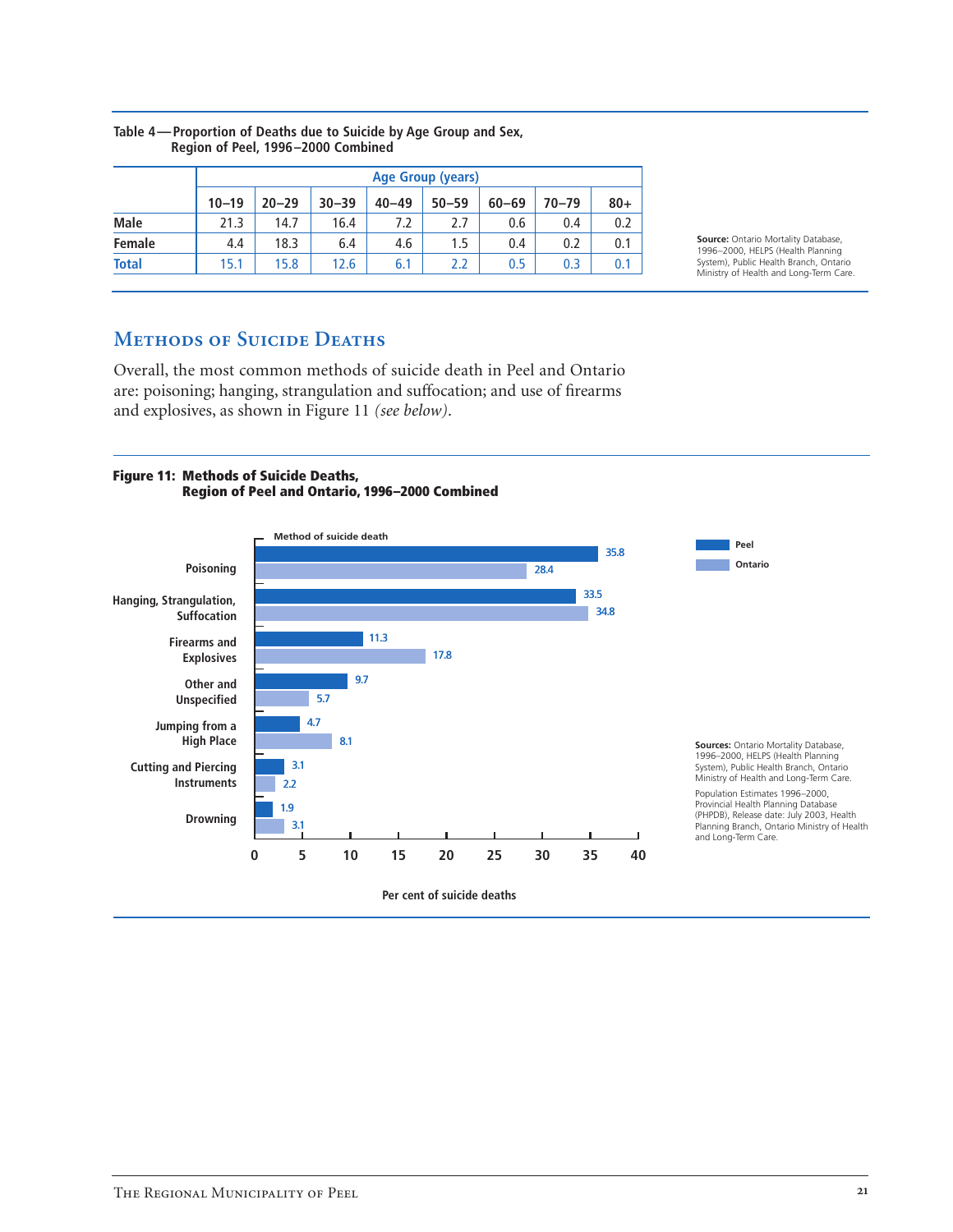The proportion of the population who chose these methods differs between Peel and Ontario. Compared to Ontario, a significantly higher proportion of Peel residents commit suicide by poisoning (36% compared to 28%), and "other and unspecified means" (10% compared to 6%). In comparison, significantly fewer Peel residents than Ontario residents commit suicide by use of firearms and explosives (11% compared to 18% respectively) and by jumping from a high place (5% compared to 8% respectively).



#### **Figure 12: Methods of Suicide Deaths by Sex, Region of Peel, 1996–2000 Combined**

As can be seen in Figure 12 *(see above)*, methods of suicide also differ by sex. A significantly higher proportion of females commit suicide by poisoning (49%) compared to males (31%). Although not significantly different, a higher proportion of males commit suicide by hanging, strangulation and suffocation (36%) compared to females (28%). Very few females chose firearms and explosives as a means of committing suicide (results were too small to be released); however, this is the third most common means of committing suicide for males (15%).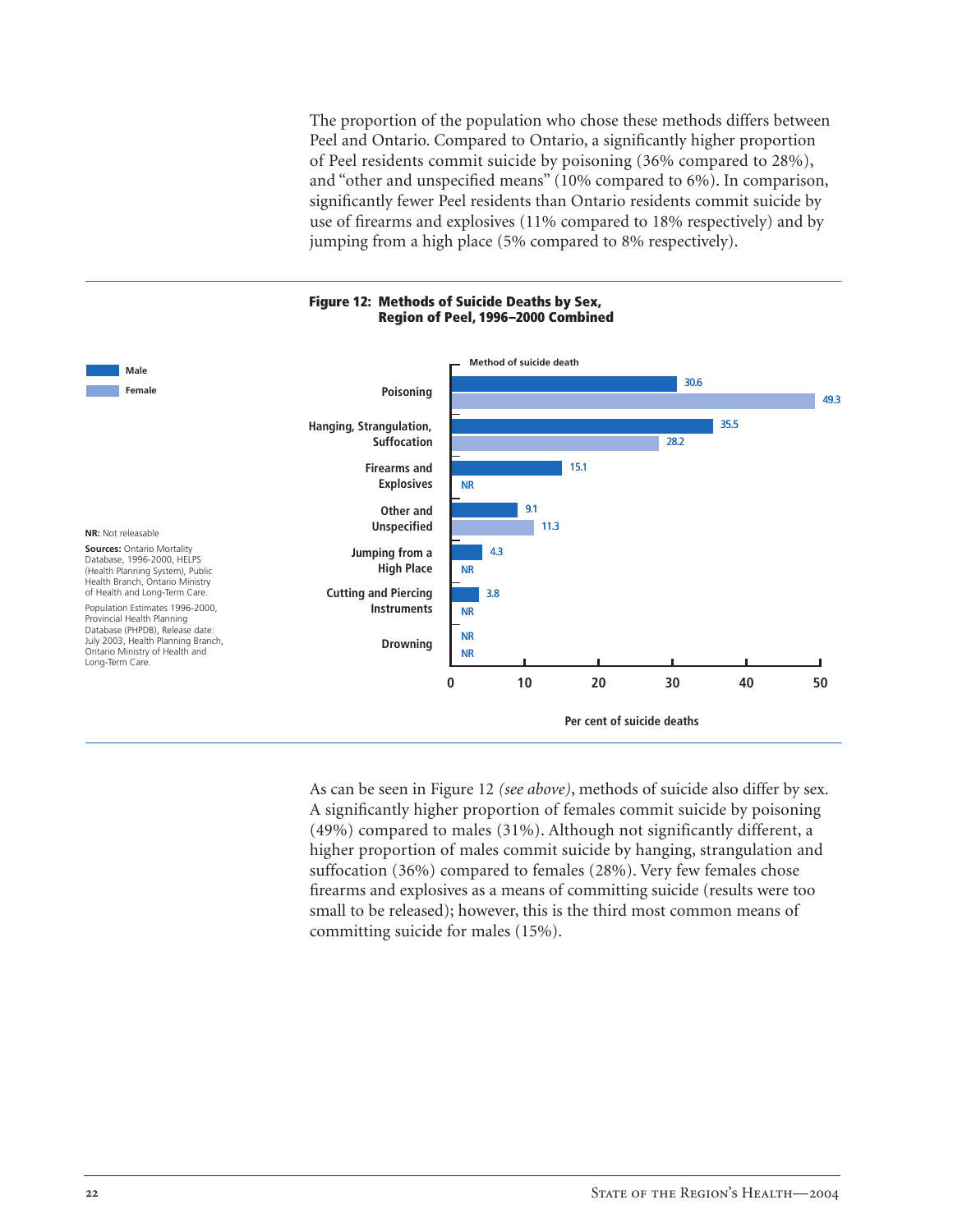#### **Summary**

Suicide is an important cause of morbidity and mortality, and one of the leading causes of mortality and hospitalization in Canada, Ontario and the Region of Peel. Many suicide deaths occur early in life and therefore have a tremendous impact on potential years of life lost. The risk of completed suicide is higher among those who have suicidal thoughts. Between 10 to 13 per cent of individuals who attempt suicide eventually take their own lives.

There are many risk factors that influence whether a person will attempt or commit suicide. A history of mental illness, and in particular depression, is strongly associated with suicidal behaviour.

In Canada, approximately 4% of the population have had suicidal thoughts in the past 12 months. People in younger age groups (15–24 years) were more likely to report this than older age groups. Hospitalizations for suicide attempts in Canada have been declining since 1995. In 1998, suicide deaths accounted for approximately 2% of all deaths in Canada. On average, 10 people per day commit suicide in Canada. Four times as many males commit suicide as do females.

In 2000/2001, in the Region of Peel, 6.2% of residents reported having suicidal thoughts sometime in their life. Almost 2% of residents reported having suicidal thoughts in the past 12 months. On average, there are 784 hospitalizations for suicide attempts per year which is equivalent to two per day in the Region of Peel. Hospitalizations for suicide attempts are highest in the 20–49 year age group and are also higher for females compared to males. The majority of people attempting suicide used poisoning as their method (90%). The Region of Peel has lower rates of hospitalization due to suicide attempts than Ontario.

The Region of Peel has an average of 56 suicide deaths per year which is equivalent to one suicide death per week. Suicide mortality rates are twice as high in males as they are in females. Rates of mortality due to suicide are lower in the Region of Peel compared to Ontario. In the Region of Peel, most suicide deaths are the result of poisoning, followed by hanging, strangulation and suffocation; and firearms and explosives. A much higher proportion of males tend to choose violent methods such as hanging, strangulation and suffocation; and firearms and explosives compared to females, who tend to choose poisoning when committing suicide.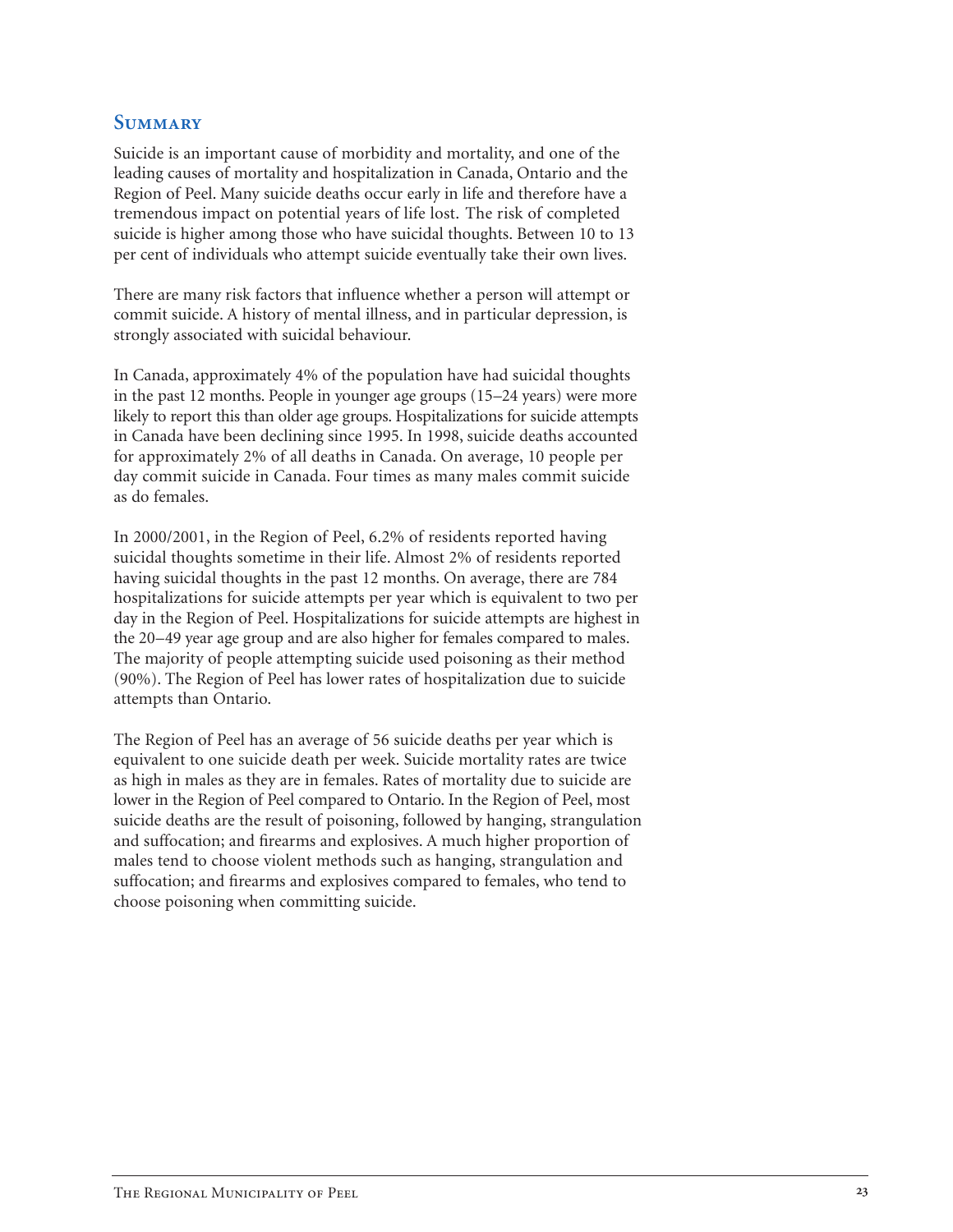## *Peel Health Facts*

#### **Population**

**Population Projections—2004, Region of Peel and Municipalities**

|              | <b>Mississauga</b> | <b>Brampton</b> | <b>Caledon</b> | Peel      |
|--------------|--------------------|-----------------|----------------|-----------|
| Male         | 318,004            | 188,688         | 27,476         | 534,084   |
| Female       | 326,991            | 191,315         | 27,524         | 545,922   |
| <b>Total</b> | 645,000            | 380,000         | 55,000         | 1,080,000 |

\* Total numbers have been rounded.

**Source:** Region of Peel Planning department.

#### **Life Expectancy**

**Life Expectancy (in years) at Birth by Sex, Region of Peel and Ontario, 2000**

|                | <b>Peel</b> | <b>Ontario</b> |
|----------------|-------------|----------------|
| <b>Males</b>   | 78.9        | 76.9           |
| <b>Females</b> | 83.3        |                |

**Source:** Ontario Mortality Database 2000, HELPS (Health Planning System), Public Health Branch, Ontario Ministry of Health and<br>Long-Term Care. Life table template distributed by the Central East Health Information Partner

#### **Selected Reproductive Health Indicators**

#### **Live Births, Region of Peel and Ontario, 2000**

|         | <b>Number</b> | <b>Crude Birth Rate<sup>*</sup></b> |  |  |  |
|---------|---------------|-------------------------------------|--|--|--|
| Peel    | 12,759        | 12.6                                |  |  |  |
| Ontario | 126,985       | 10.9                                |  |  |  |

**\*** rate per 1,000 population

**Source:** Ontario Live Birth Database 2000, HELPS (Health Planning System), Public Health Branch, Ontario Ministry of Health and Long-Term Care.

#### **Infant Mortality, Region of Peel and Ontario, 2000**

|                | <b>Number</b> | <b>Infant Mortality Rate<sup>*</sup></b> |  |  |
|----------------|---------------|------------------------------------------|--|--|
| Peel           | 64            | 5.0                                      |  |  |
| <b>Ontario</b> | 702           | 5.5                                      |  |  |

\* rate per 1,000 live births

**Source:** Ontario Mortality Database 2000, HELPS (Health Planning System), Public Health Branch, Ontario Ministry of Health and Long-Term Care.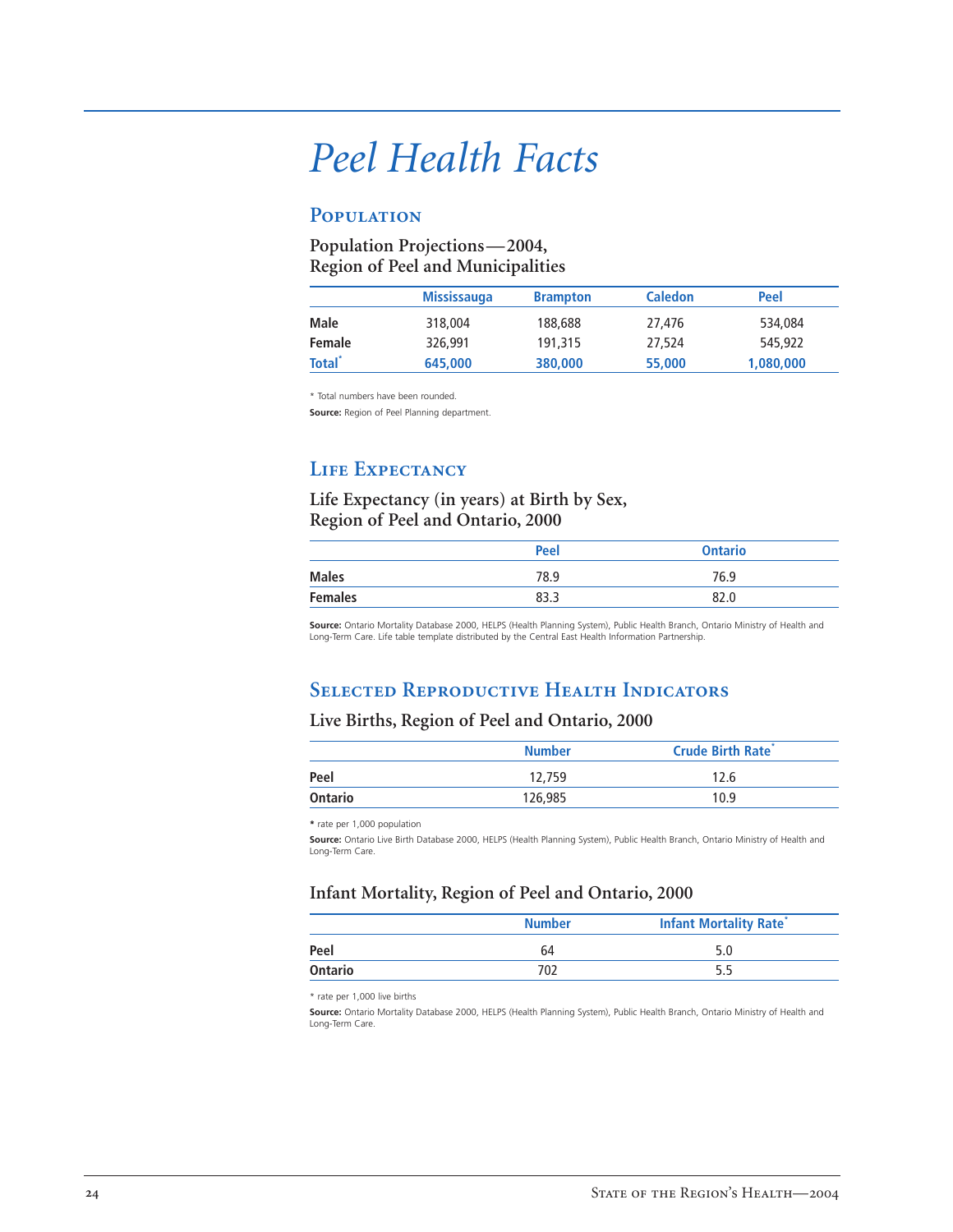#### **Top 15 Causes of Death in Men**

**Deaths by Selected Leading Causes, Region of Peel and Ontario, 2000**

| <b>Rank</b>    | <b>Cause of Death</b>                                                               | Peel # | Peel % | <b>Ontario %</b> |
|----------------|-------------------------------------------------------------------------------------|--------|--------|------------------|
| 1              | Ischemic heart disease                                                              | 384    | 20.3   | 22.1             |
| $\overline{2}$ | Lung cancer                                                                         | 171    | 9.0    | 7.9              |
| 3              | All other heart disease and diseases of the<br>arteries, arterioles and capillaries | 117    | 6.2    | 6.9              |
| 4              | Stroke (cerebrovascular disease)                                                    | 112    | 5.9    | 6.2              |
| 5              | Prostate cancer                                                                     | 64     | 3.4    | 3.3              |
| 6              | Colorectal cancer                                                                   | 62     | 3.3    | 3.2              |
| 7              | Chronic obstructive pulmonary disease                                               | 61     | 3.2    | 4.3              |
| 8              | Diabetes mellitus                                                                   | 61     | 3.2    | 3.5              |
| 9              | Cancer of lymphoid, hematopoietic and<br>related tissues                            | 53     | 2.8    | 3.0              |
| 10             | Chronic liver disease and cirrhosis                                                 | 46     | 2.4    | 1.5              |
| 11             | Motor vehicle traffic collisions                                                    | 45     | 2.4    | 1.3              |
| 12             | Alzheimer's disease                                                                 | 36     | 1.9    | 1.4              |
| 13             | Suicide                                                                             | 33     | 1.7    | 1.7              |
| 14             | Pneumonia                                                                           | 27     | 1.4    | 1.7              |
| 15             | Esophageal cancer                                                                   | 24     | 1.3    | 1.1              |
|                | <b>Other Causes</b>                                                                 | 595    | 31.5   | 30.9             |
|                | <b>ALL CAUSE TOTAL</b>                                                              | 1,891  | 100.0  | 100.0            |

#### **Top 15 Causes of Death in Women**

#### **Deaths by Selected Leading Causes, Region of Peel and Ontario, 2000**

| <b>Rank</b>    | <b>Cause of Death</b>                                                                | Peel# | Peel % | <b>Ontario %</b> |
|----------------|--------------------------------------------------------------------------------------|-------|--------|------------------|
| 1              | Ischemic heart disease                                                               | 244   | 13.5   | 19.3             |
| $\overline{2}$ | All other heart diseases and diseases of the<br>arteries, arterioles and capillaries | 168   | 9.3    | 8.5              |
| 3              | Stroke (cerebrovascular disease)                                                     | 157   | 8.7    | 8.9              |
| 4              | Lung cancer                                                                          | 114   | 6.3    | 6.0              |
| 5              | Breast cancer                                                                        | 98    | 5.4    | 4.8              |
| 6              | Alzheimer's disease                                                                  | 67    | 3.7    | 3.1              |
| 7              | Diabetes mellitus                                                                    | 62    | 3.4    | 3.5              |
| 8              | Cancer of lymphoid, hematopoietic and<br>related tissues                             | 59    | 3.3    | 2.5              |
| 9              | Chronic obstructive pulmonary disease                                                | 54    | 3.0    | 3.6              |
| 10             | Colorectal cancer                                                                    | 52    | 2.9    | 2.8              |
| 11             | Pneumonia                                                                            | 51    | 2.8    | 2.2              |
| 12             | Dementia                                                                             | 42    | 2.3    | 2.7              |
| 13             | Ovarian cancer                                                                       | 32    | 1.8    | 1.4              |
| 14             | Accidental falls                                                                     | 26    | 1.4    | 0.8              |
| 15             | Pancreatic cancer                                                                    | 24    | 1.3    | 1.4              |
|                | <b>Other Causes</b>                                                                  | 564   | 31.1   | 28.4             |
|                | <b>ALL CAUSE TOTAL</b>                                                               | 1.814 | 100.0  | 100.0            |

**Source:** Ontario Mortality Database 2000, HELPS (Health Planning System), Public Health Branch, Ontario Ministry of Health and Long-Term Care.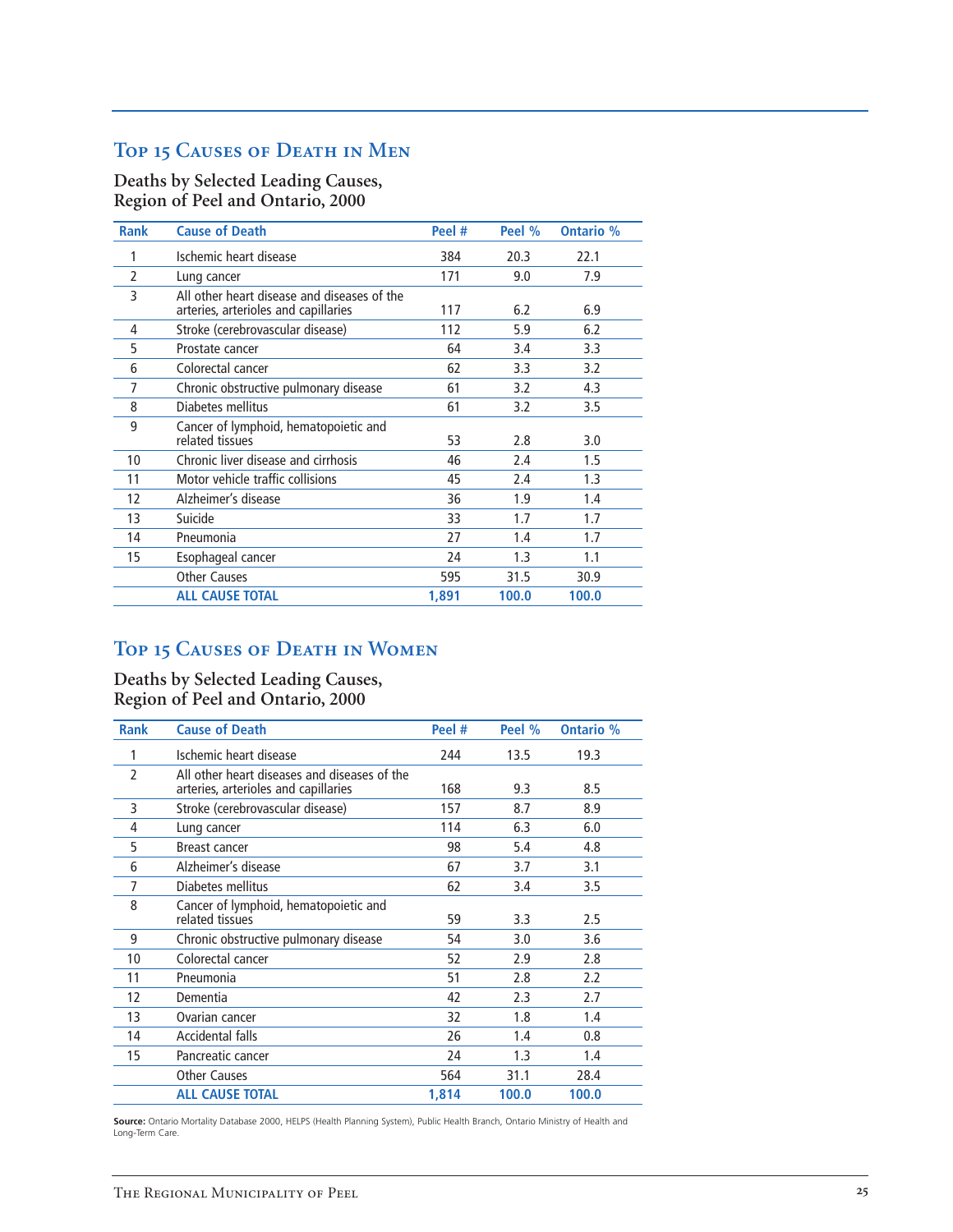#### **Top 15 Causes of Premature Death in Men**

**Potential Years of Life Lost by Selected Leading Causes, Region of Peel and Ontario, 2000**

| <b>Rank</b>    | <b>Cause of Death</b>                                                                | Peel # | Peel % | <b>Ontario %</b> |
|----------------|--------------------------------------------------------------------------------------|--------|--------|------------------|
| 1              | Ischemic heart disease                                                               | 2,518  | 11.9   | 13.9             |
| $\overline{2}$ | Motor vehicle traffic collisions                                                     | 1,711  | 8.1    | 5.6              |
| 3              | Lung cancer                                                                          | 1,565  | 7.4    | 6.7              |
| 4              | Suicide                                                                              | 1,031  | 4.9    | 6.8              |
| 5              | All other heart diseases and diseases of the<br>arteries, arterioles and capillaries | 959    | 4.5    | 4.0              |
| 6              | Cancer of lymphoid, hematopoietic and<br>related tissues                             | 776    | 3.7    | 3.6              |
| 7              | Colorectal cancer                                                                    | 678    | 3.2    | 2.8              |
| 8              | Chronic liver disease and cirrhosis                                                  | 653    | 3.1    | 2.5              |
| 9              | Cancer of the meninges, brain and other parts<br>of the central nervous system       | 553    | 2.6    | 1.7              |
| 10             | Diabetes mellitus                                                                    | 446    | 2.1    | 2.4              |
| 11             | Stroke (cerebrovascular disease)                                                     | 405    | 1.9    | 2.6              |
| 12             | Cancer of the lip, oral cavity and pharynx                                           | 288    | 1.4    | 0.7              |
| 13             | Esophageal cancer                                                                    | 265    | 1.3    | 1.1              |
| 14             | Cancer of the liver and intrahepatic bile ducts                                      | 254    | 1.2    | 0.9              |
| 15             | Pancreatic cancer                                                                    | 243    | 1.1    | 1.2              |
|                | <b>Other Causes</b>                                                                  | 8,798  | 41.6   | 43.4             |
|                | <b>ALL CAUSE TOTAL</b>                                                               | 21,143 | 100.0  | 100.0            |

#### **Top 15 Causes of Premature Death in Women**

**Potential Years of Life Lost by Selected Leading Causes, Region of Peel and Ontario, 2000**

| <b>Cause of Death</b>                                                               | Peel # | Peel %                                        | <b>Ontario %</b> |  |  |
|-------------------------------------------------------------------------------------|--------|-----------------------------------------------|------------------|--|--|
| Breast cancer                                                                       | 1,347  | 9.8                                           | 9.1              |  |  |
| Lung cancer                                                                         | 1,061  |                                               |                  |  |  |
| Cancer of lymphoid, hematopoietic and<br>related tissues                            | 692    | 5.0                                           | 3.7              |  |  |
| Suicide                                                                             | 603    | 4.4                                           | 3.4              |  |  |
| All other heart disease and diseases of the<br>arteries, arterioles and capillaries | 538    | 3.9                                           | 3.8              |  |  |
| Colorectal cancer                                                                   | 509    | 3.7                                           | 2.9              |  |  |
| Ischemic heart disease                                                              | 498    | 3.6                                           | 6.7              |  |  |
| Stroke (cerebrovascular disease)                                                    | 435    | 3.2                                           | 3.0              |  |  |
| Motor vehicle traffic collisions                                                    | 426    | 3.1                                           | 3.5              |  |  |
| Ovarian cancer                                                                      | 352    | 2.6                                           | 2.5              |  |  |
| Cervical cancer                                                                     | 294    | 2.1                                           | 1.2              |  |  |
| Diabetes mellitus                                                                   | 196    | 1.4                                           | 2.3              |  |  |
| of the central nervous system                                                       | 175    | 1.3                                           | 1.7              |  |  |
| Pancreatic cancer                                                                   | 161    | 1.2                                           | 1.4              |  |  |
| Chronic liver disease and cirrhosis                                                 | 159    | 1.2                                           | 1.4              |  |  |
| <b>Other Causes</b>                                                                 | 6,347  | 46.0                                          | 44.6             |  |  |
| <b>ALL CAUSE TOTAL</b>                                                              | 13,793 | 100.0                                         | 100.0            |  |  |
|                                                                                     |        | Cancer of the meninges, brain and other parts | 7.7              |  |  |

**Source:** Ontario Mortality Database 2000, HELPS (Health Planning System), Public Health Branch, Ontario Ministry of Health and Long-Term Care.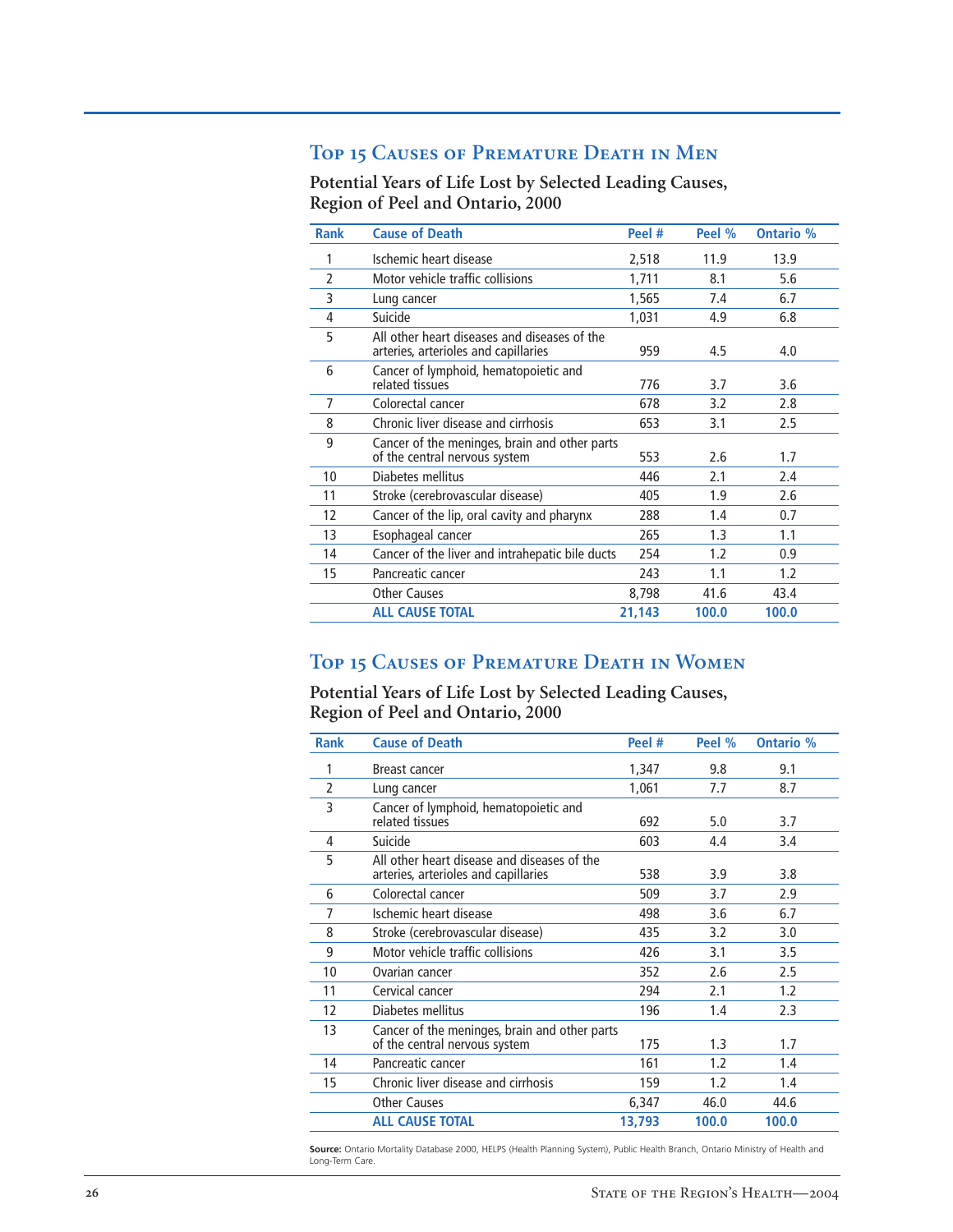#### **Top 15 Causes of Hospitalization in Men**

**Hospital Separations by Selected Leading Causes, Region of Peel and Ontario, 2001**

| <b>Rank</b>    | <b>Cause of Hospitalization</b>                                                     | Peel # | Peel % | <b>Ontario %</b> |
|----------------|-------------------------------------------------------------------------------------|--------|--------|------------------|
| 1              | Ischemic heart disease                                                              | 2,736  | 7.9    | 9.2              |
| $\overline{2}$ | Injury and poisoning                                                                | 2,430  | 7.0    | 8.1              |
| 3              | All other heart disease and diseases of the<br>arteries, arterioles and capillaries | 1,526  | 4.4    | 6.0              |
| 4              | Chronic obstructive lung disease                                                    | 1,102  | 3.2    | 2.8              |
| 5              | Pneumonia and influenza                                                             | 799    | 2.3    | 2.8              |
| 6              | Arthropathies                                                                       | 724    | 2.1    | 2.1              |
| 7              | Stroke (cerebrovascular disease)                                                    | 607    | 1.7    | 2.3              |
| 8              | Schizophrenia                                                                       | 368    | 1.1    | 1.2              |
| 9              | Affective psychoses                                                                 | 344    | 1.0    | 1.5              |
| 10             | Diabetes mellitus                                                                   | 302    | 0.9    | 1.1              |
| 11             | Prostate cancer                                                                     | 301    | 0.9    | 1.0              |
| 12             | Colorectal cancer                                                                   | 225    | 0.6    | 0.9              |
| 13             | Cancer of lymphoid, hematopoietic and<br>related tissue<br>206<br>0.7<br>0.6        |        |        |                  |
| 14             | 167<br>0.5<br>Lung cancer                                                           |        |        | 0.8              |
| 15             | Benign neoplasms                                                                    | 153    | 0.4    | 0.4              |
|                | Other causes                                                                        | 22,709 | 65.4   | 59.1             |
|                | <b>ALL CAUSE TOTAL</b>                                                              | 34,699 | 100.0  | 100.0            |

#### **Top 15 Causes of Hospitalization in Women**

**Hospital Separations by Selected Leading Causes, Region of Peel and Ontario, 2001**

| <b>Rank</b> | <b>Cause of Hospitalization</b>                                                     | Peel#  | Peel % | <b>Ontario</b> % |
|-------------|-------------------------------------------------------------------------------------|--------|--------|------------------|
| 1           | Labour, delivery and associated complications                                       | 12,494 | 24.6   | 17.0             |
| 2           | Complications of pregnancy                                                          | 2,596  | 5.1    | 5.0              |
| 3           | Injury and poisoning                                                                | 2,273  | 4.5    | 5.9              |
| 4           | Ischemic heart disease                                                              | 1,351  | 2.7    | 3.9              |
| 5           | All other heart disease and diseases of the<br>arteries, arterioles and capillaries | 1,433  | 2.8    | 4.0              |
| 6           | Benign neoplasms                                                                    | 1,059  | 2.1    | 1.8              |
| 7           | Chronic obstructive lung disease                                                    | 908    | 1.8    | 2.0              |
| 8           | Arthropathies                                                                       | 888    | 1.8    | 2.1              |
| 9           | Miscarriage, abortion and complications                                             | 719    | 1.4    | 0.9              |
| 10          | Pneumonia and influenza                                                             | 700    | 1.4    | 2.0              |
| 11          | Affective psychoses                                                                 | 673    | 1.3    | 1.8              |
| 12          | Stroke (cerebrovascular disease)                                                    | 637    | 1.3    | 1.7              |
| 13          | Schizophrenia                                                                       | 283    | 0.6    | 0.7              |
| 14          | Breast cancer                                                                       | 267    | 0.5    | 0.9              |
| 15          | Diabetes mellitus                                                                   | 228    | 0.4    | 0.7              |
|             | Other causes                                                                        | 24,206 | 47.7   | 49.4             |
|             | <b>ALL CAUSE TOTAL</b>                                                              | 50,715 | 100.0  | 100.0            |

**Source:** Hospital In-Patient Data 2001, Provincial Health Planning Database (PHPDB), Health Planning Branch, Ontario Ministry of Health and Long-Term Care.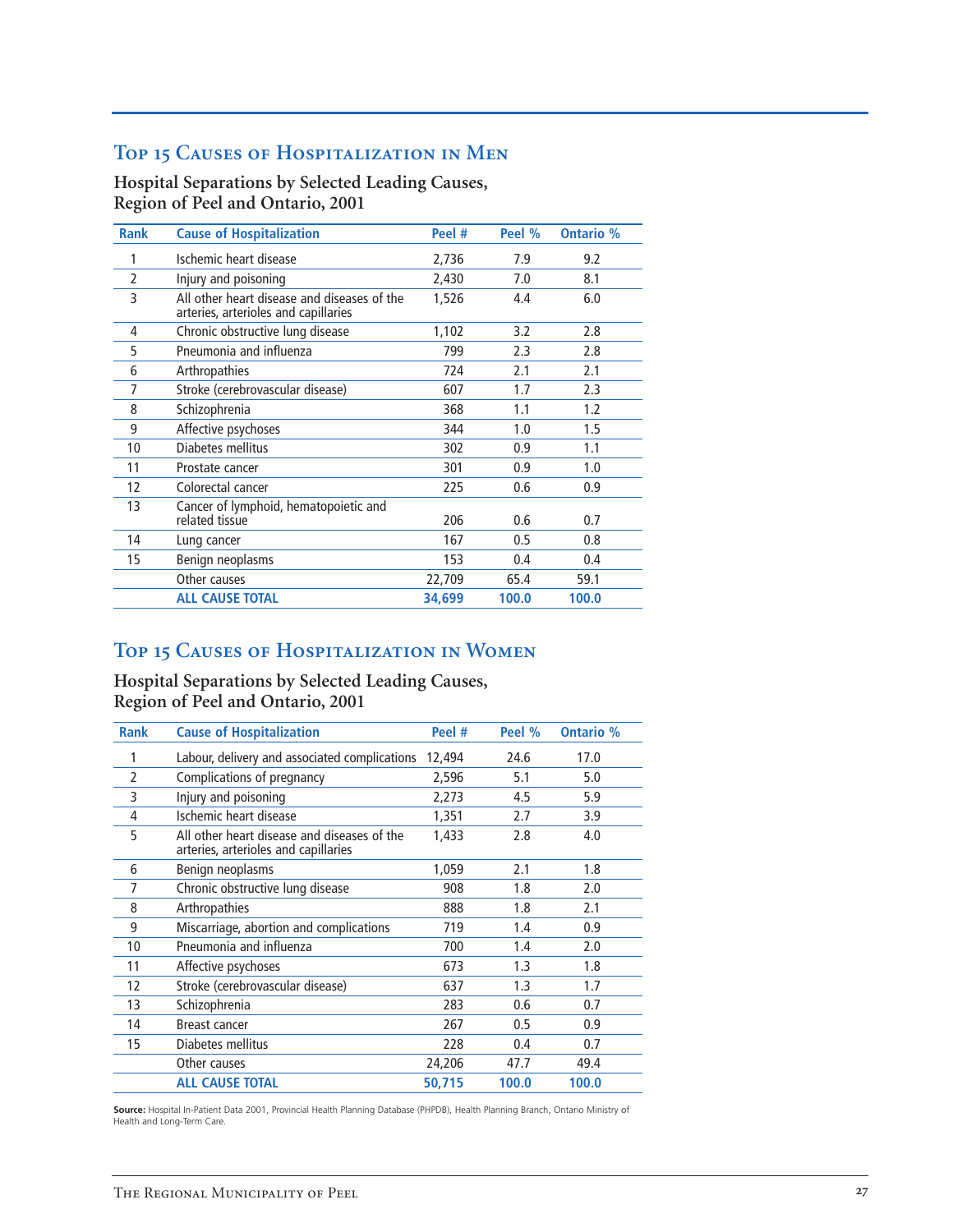#### **Top 15 External Causes of Hospitalization in Men**

**External Causes of Hospital Separations by Selected Leading Causes, Region of Peel and Ontario, 2001**

| <b>Rank</b>    | <b>External Cause of Hospitalization</b>   | Peel #     | Peel % | <b>Ontario %</b> |  |  |  |
|----------------|--------------------------------------------|------------|--------|------------------|--|--|--|
| 1              | Accidental falls                           | 1,036      | 3.0    | 3.5              |  |  |  |
| $\overline{2}$ | Drugs causing adverse effects              | 563        | 1.6    | 2.1              |  |  |  |
| 3              | Other accidents                            | 477<br>1.4 |        |                  |  |  |  |
| 4              | Motor vehicle traffic collisions           | 280        | 0.8    | 0.8              |  |  |  |
| 5              | Suicide and self-inflicted injury          | 274        | 0.8    | 0.8              |  |  |  |
| 6              | Assault                                    | 98         | 0.3    | 0.4              |  |  |  |
| 7              | Road and air transport accidents           | 73         | 0.2    | 0.2              |  |  |  |
| 8              | Accidental poisonings                      | 63         | 0.2    | 0.2              |  |  |  |
| 9              | Motor vehicle non-traffic accidents        | 48         | 0.1    | 0.2              |  |  |  |
| 10             | Late effects of accidental injury          | 47         | 0.1    | 0.3              |  |  |  |
| 11             | Foreign body entering eye or other orifice | 45         | 0.1    | 0.1              |  |  |  |
| 12             | Undetermined injury                        | 40         | 0.1    | 0.2              |  |  |  |
| 13             | Environmental and natural factors          | 36         | 0.1    | 0.1              |  |  |  |
| 14             | Suffocation, including choking             | 20         | 0.1    | 0.1              |  |  |  |
| 15             | Accident caused by fire and flames         | 16         | 0.0    | 0.1              |  |  |  |
|                | Other causes                               |            | 10.2   | 12.3             |  |  |  |
|                | All External Causes                        | 6,665      | 19.2   | 22.8             |  |  |  |
|                | <b>ALL CAUSE TOTAL</b>                     | 34,699     | 100.0  | 100.0            |  |  |  |

#### **Top 15 External Causes of Hospitalization in Women**

**External Causes of Hospital Separations by Selected Leading Causes, Region of Peel and Ontario, 2001**

| <b>Rank</b>    | <b>External Cause of Hospitalization</b>   | Peel # | Peel % | <b>Ontario %</b> |  |
|----------------|--------------------------------------------|--------|--------|------------------|--|
| 1              | Accidental falls                           | 1,481  | 2.9    | 4.0              |  |
| $\overline{2}$ | Drugs causing adverse effects              | 727    | 1.4    | 1.9              |  |
| 3              | Suicide and self-inflicted injury          | 427    | 0.8    | 1.0              |  |
| 4              | Motor vehicle traffic collisions           | 201    | 0.4    | 0.5              |  |
| 5              | Other accidents <sup>®</sup>               | 177    | 0.3    | 0.5              |  |
| 6              | Accidental poisonings                      | 95     | 0.2    | 0.2              |  |
| 7              | Late effects of accidental injury          | 40     | 0.1    | 0.2              |  |
| 8              | Environmental and natural factors          | 39     | 0.1    | 0.1              |  |
| 9              | Undetermined injury                        | 38     | 0.1    | 0.1              |  |
| 10             | Road and air transport accidents           | 34     | 0.1    | 0.1              |  |
| 11             | Foreign body entering eye or other orifice | 31     | 0.1    | 0.1              |  |
| 12             | Assault                                    | 17     | 0.0    | 0.1              |  |
| 13             | Other water transport accidents            | 9      | 0.0    | 0.0              |  |
| 14             | Motor vehicle non-traffic accidents        | 7      | 0.0    | 0.0              |  |
| 15             | Accident caused by fire and flames         | 6      | 0.0    | 0.0              |  |
|                | Other causes                               | 3,608  | 7.1    | 9.2              |  |
|                | <b>All External Causes</b>                 | 6,937  | 13.7   | 18.0             |  |
|                | <b>ALL CAUSE TOTAL</b>                     | 50,715 | 100.0  | 100.0            |  |
|                |                                            |        |        |                  |  |

\*Other accidents include: those caused by being struck by, against or between objects or persons; those involving machinery, cutting or piercing objects, firearms, explosive materials, hot, caustic or corrosive materials, electric currents, or radiation; or those resulting from overexertion and strenuous movements or other environmental factors

**Source:** Hospital In-Patient Data 2001, Provincial Health Planning Database (PHPDB), Health Planning Branch, Ontario Ministry of Health and Long-Term Care.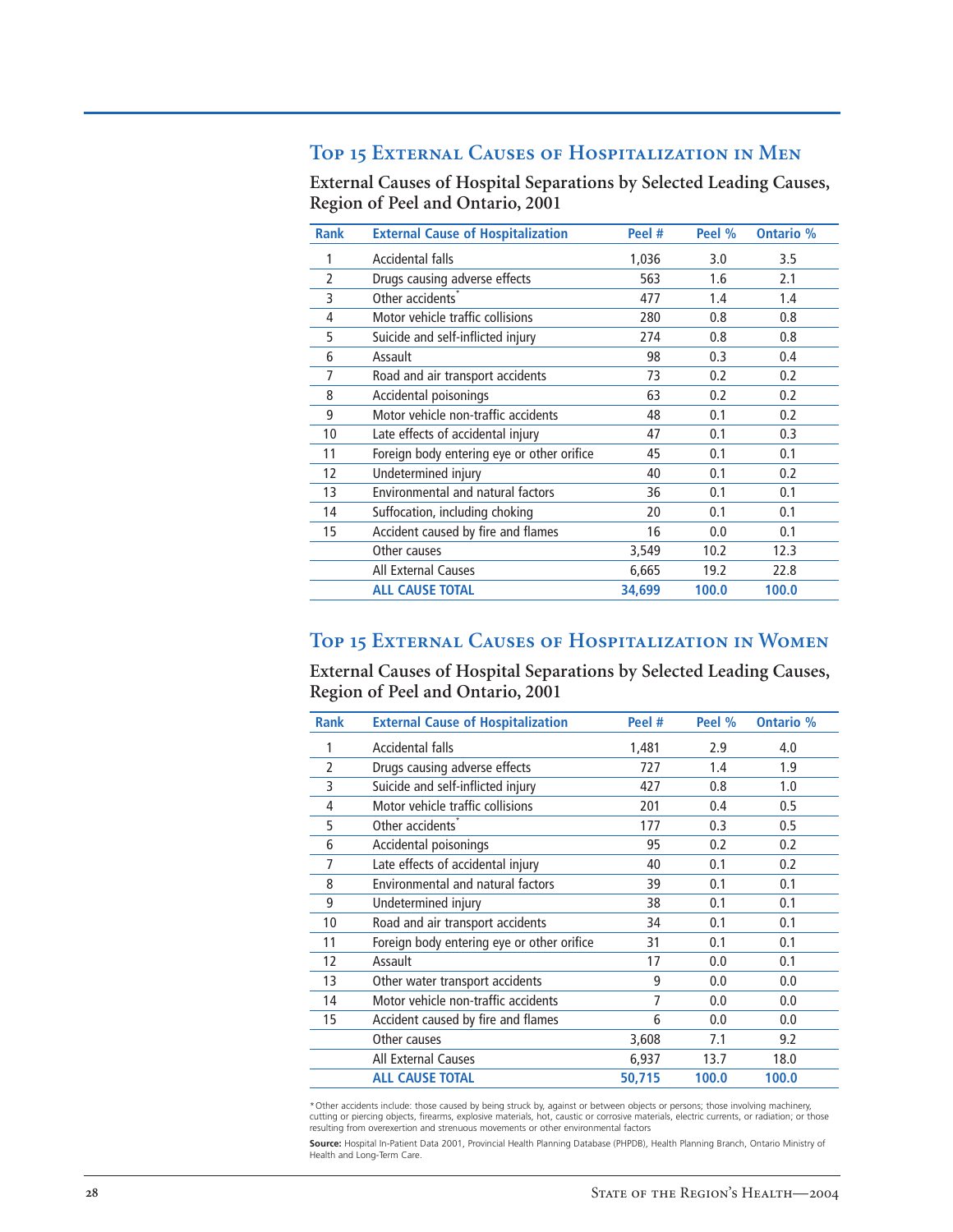## *Data Sources, Methods and Limitations*

Data sources, and limitations of the data used in this report are described below:

#### **National Surveys**

#### **2000/2001 Canadian Community Health Survey**

The 2000/2001 Canadian Community Health Survey was conducted nationally by Statistics Canada. Data are available provincially and for specified regions within each province. Responses to these surveys were limited to respondents aged 12 years and older.

Data from national surveys used in this report are all based on self-reports from survey respondents or their proxies. Self-reported data may be subject to errors in recall, over or under-reporting because of social desirability, or errors from proxy reporting.

Certain proportions in this report which include the notation, "use with caution", reflect estimates that may have high sampling variability.

#### **Hospitalization**

Hospitalization data in this report are from the Canadian Institute for Health Information (CIHI). Data for Peel from 1986 to 1994 were obtained from the Ontario Ministry of Health and Long-Term Care, while data for 1995 through 1998 were distributed to Peel Health from the Central East Health Information Partnership (CEHIP). For 1999 and 2000, data were obtained through the Provincial Health Planning Database (PHPDB) initiative at the Ontario Ministry of Health and Long-Term Care.

CIHI data for the years 1986 to 2000 were coded based on the International Classification of Diseases, 9th Revision (ICD-9) system of classifying causes of death and hospital stay, with attempted suicide having the external cause of injury code of E950–E959 (suicide and self-inflicted injury).

Limitations of the hospital separation data include:

- Only cases serious enough to require hospital admission are captured;
- Codes presented in the hospital separation data set reflect the cause of stay upon discharge, not admission;
- People admitted to hospital more than once in a year for the same cause are counted for each hospital stay, not as an individual case; and
- Other reasons, such as factors related to physician referral, screening and admission practices, may explain changes in the data over time.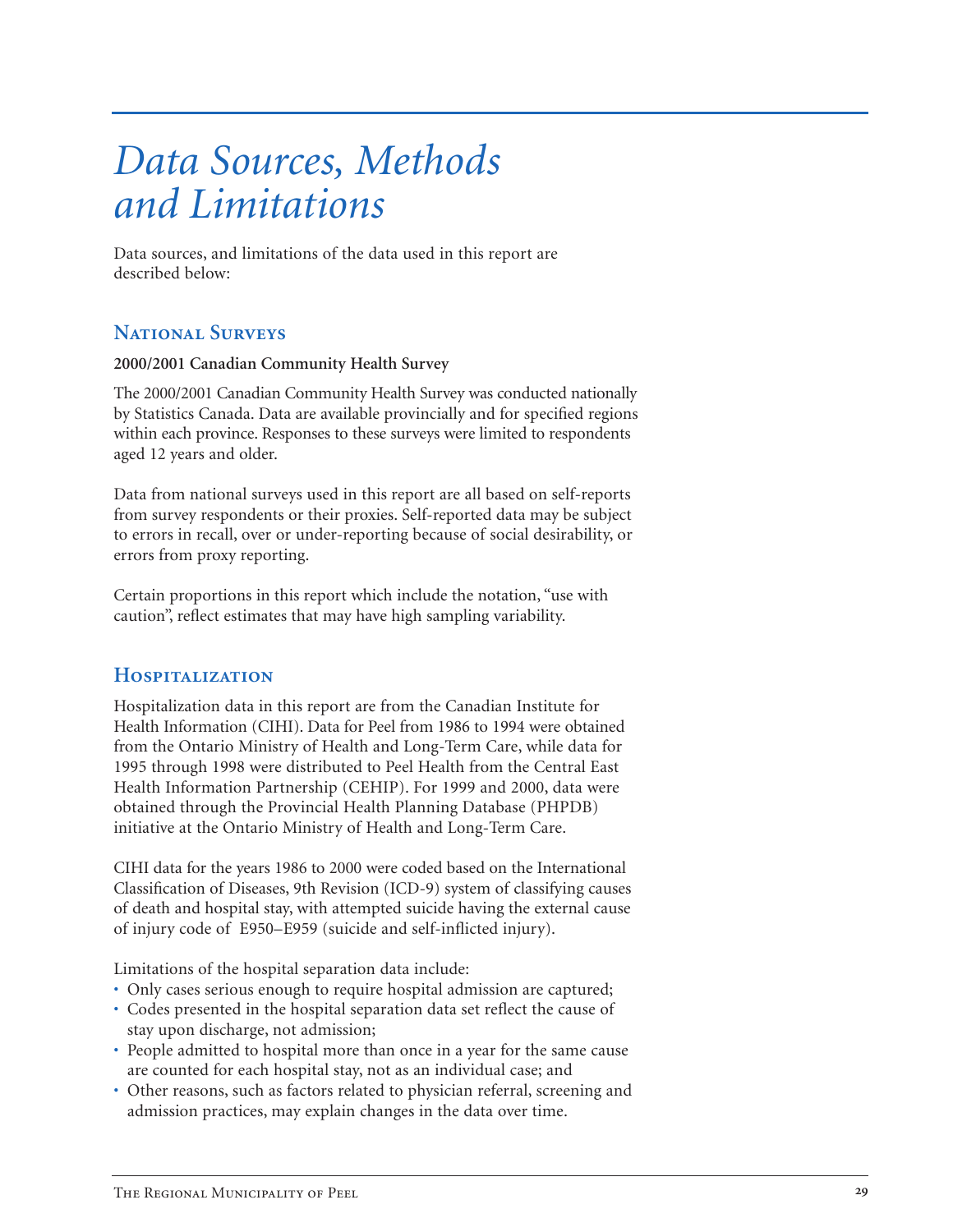Data on suicide attempts are not systematically collected and therefore present an estimate of the problem. For example, if a suicide attempt does not result in a need for medical assistance such as hospitalization, it will not be reported.

In *Peel Health Facts*, external causes of hospitalizations describe the causes of hospitalizations associated with injury and poisoning.

#### **MORTALITY**

Peel and Ontario mortality data for this report are from the Mortality Data File, collected by the Office of the Registrar General (of Ontario) and distributed to Peel Health through the Health Planning System (HELPS) initiative of the Ontario Ministry of Health and Long-Term Care. At the time this report was prepared, final data were available up to 2000. Mortality data for the years 1986–1999 are coded based on the International Classification of Diseases, 9th Revision (ICD-9) system of classifying causes of death, with suicide having the external cause of injury code of E950–E959 (suicide and self-inflicted injury).

Mortality data regarding suicide for the year 2000 are defined using the International Classification of Diseases, 10th Revision (ICD-10-CA) with suicide having the external cause of injury code of X60–X84 and Y870.

For both hospitalization and mortality data files, data are not able to be released when numbers are fewer than five cases, based on data release guidelines provided by the Ontario Ministry of Health and Long-Term Care. These occurrences are notated using "NR", meaning data were not releasable.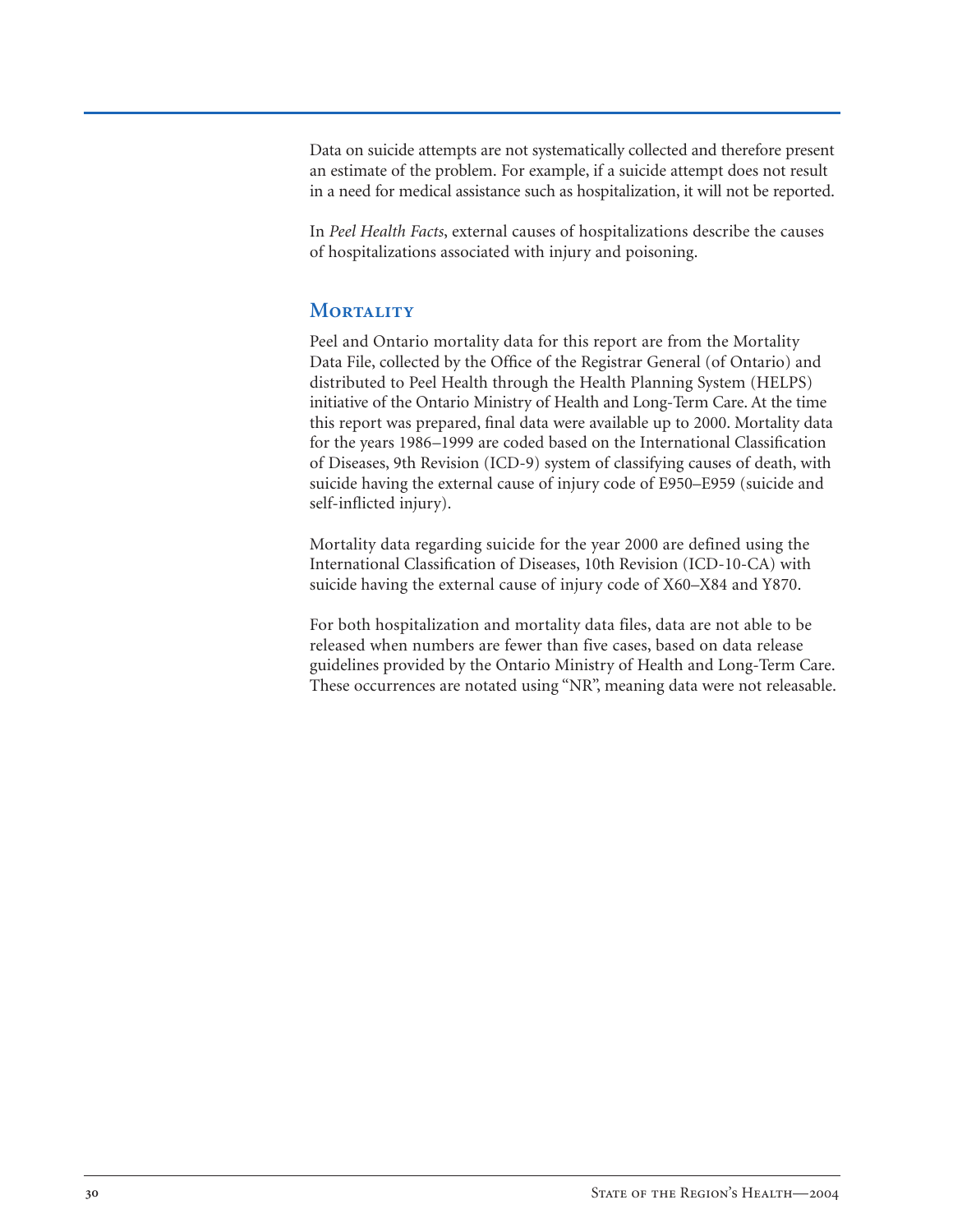## *References*

- 1. Health Canada, Mental Health Division, Health Services Directorate, Health Programs and Services Branch. *Suicide in Canada—Update of the Report of the Task Force on Suicide in Canada*. Minister of National Health and Welfare, 1994.
- 2. Centre for Addiction and Mental Health, Population and Life Course Studies Unit; Social, Prevention and Health Policy Research Department. *One in Ten Ontario Students Contemplates Suicide*. CAMH Population Studies eBulletin 2003 Jan/Feb, No 18.
- 3. NcNamee JE and Offord DR. *Prevention of Suicide. In: Canadian Task Force on the Periodic Health Examination: Canadian Guide to Clinical Preventative Health Care*. Ottawa: Health Canada; 1994. p. 456–67.
- 4. Health Canada. *A Report on Mental Illness in Canada*. Ottawa 2002.
- 5. Central West Health Planning Information Network. *Profile of Suicide and Suicide Attempts in Adolescents and Young Adults in Ontario.* November 2003.
- 6. Remick RA. *Diagnosis and Management of Depression in Primary Care: A Clinical Update and Review*. CMAJ Nov 26, 2002; 167(11):1253–60.
- 7. Langlois S and Morrison P. *Suicide deaths and suicide attempts*. Health Reports 2002 January; 13(2):9–22.
- 8. Clayton D and Barcelo A. *The Cost of Suicide Mortality in New Brunswick, 1996*. CCDR [serial on the Internet] 2000; [cited 2004 May 20]; 20(3); Available from: http://www.hc-sc.gc.ca/pphb-dgspsp/publicat/cdic-mcc/20-2/e\_e.html
- 9. Malenfant EC. *Suicide in Canada's Immigrant Population*. Health Reports 2004 March;15(2): 9-17.
- 10. Suicide Prevention Advisory Group. *Acting on What We Know: Preventing youth Suicide in First Nations. The Report of the Advisory Group on Suicide Prevention* [monograph on the Internet].[Cited 2004 Oct 6]. Available from: http://www.hc-sc.gc.ca/fnihb/cp/publications/preventing\_youth\_suicide.htm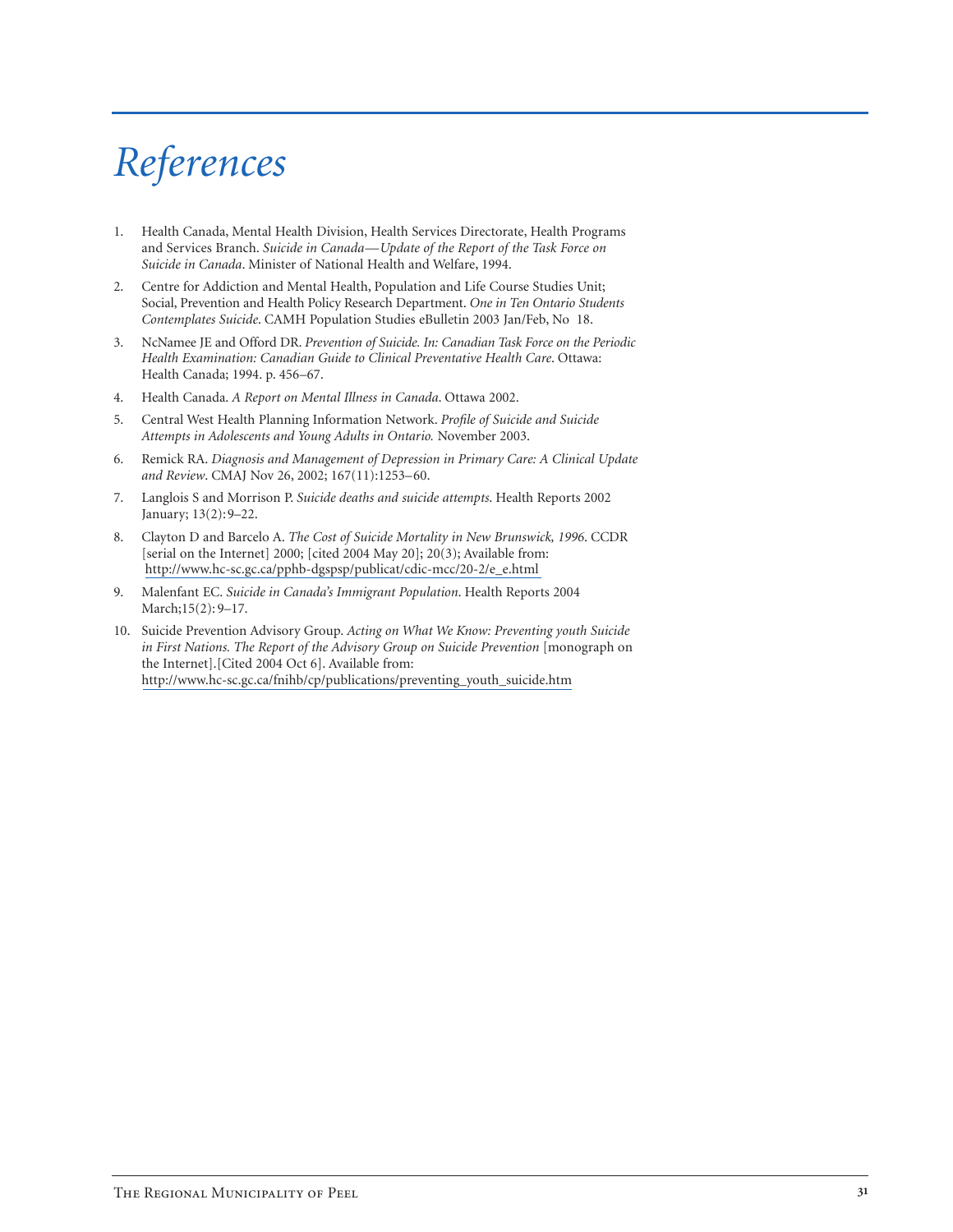## *Appendix*

#### **Number and Per cent of Suicides by Method and Sex Region of Peel, 1996–2000 Combined**

| <b>Method</b>                             | <b>Number</b> |               |                   | Per cent    |               |              |
|-------------------------------------------|---------------|---------------|-------------------|-------------|---------------|--------------|
|                                           | <b>Males</b>  | <b>Female</b> | <b>Total</b>      | <b>Male</b> | <b>Female</b> | <b>Total</b> |
| Cutting and piercing                      | 7             | <b>NR</b>     | 8                 | 3.8         | <b>NR</b>     | 3.1          |
| Firearms and explosives                   | 28            | ΝR            | 29                | 15.1        | <b>NR</b>     | 11.3         |
| Hanging, strangulation<br>and suffocation | 66            | 20            | 86                | 35.5        | 28.2          | 33.5         |
| Jumping from a<br>high place              | 8             | <b>NR</b>     | $12 \overline{ }$ | 4.3         | <b>NR</b>     | 4.7          |
| Other and unspecified<br>means            | 17            | 8             | 25                | 9.1         | 11.3          | 9.7          |
| Submersion (drowning)                     | <b>NR</b>     | ΝR            | 5                 | <b>NR</b>   | <b>NR</b>     | 1.9          |
| Poisoning                                 | 57            | 35            | 92                | 30.6        | 49.3          | 35.8         |
| <b>TOTAL</b>                              | 186           | 71            | 257               | 100.0       | 100.0         | 100.0        |

**NR:** Not releasable

**Source:** Ontario Mortality Database, 1996–2000, HELPS (Health Planning System), Public Health Branch, Ontario Ministry of Health and Long-Term Care.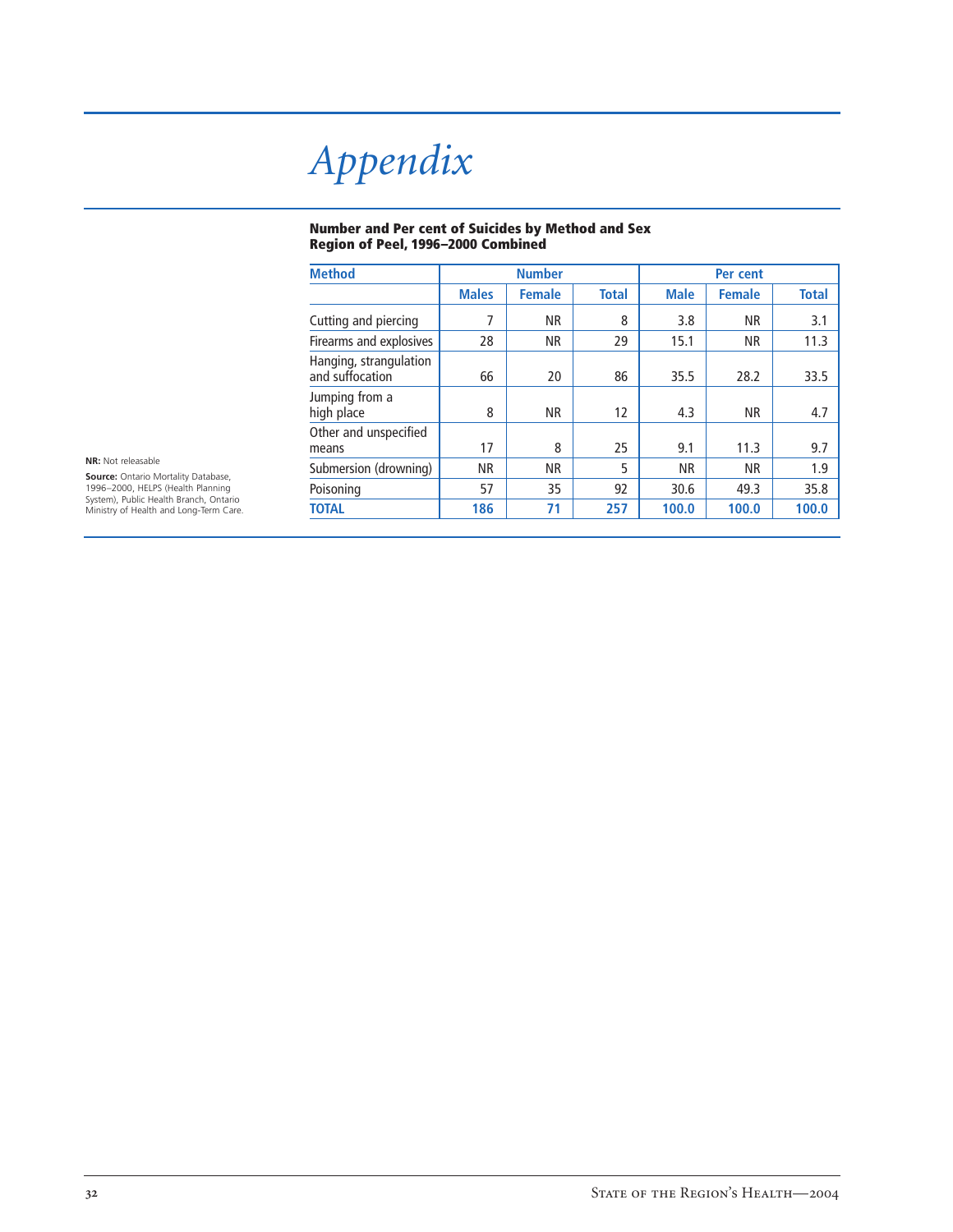